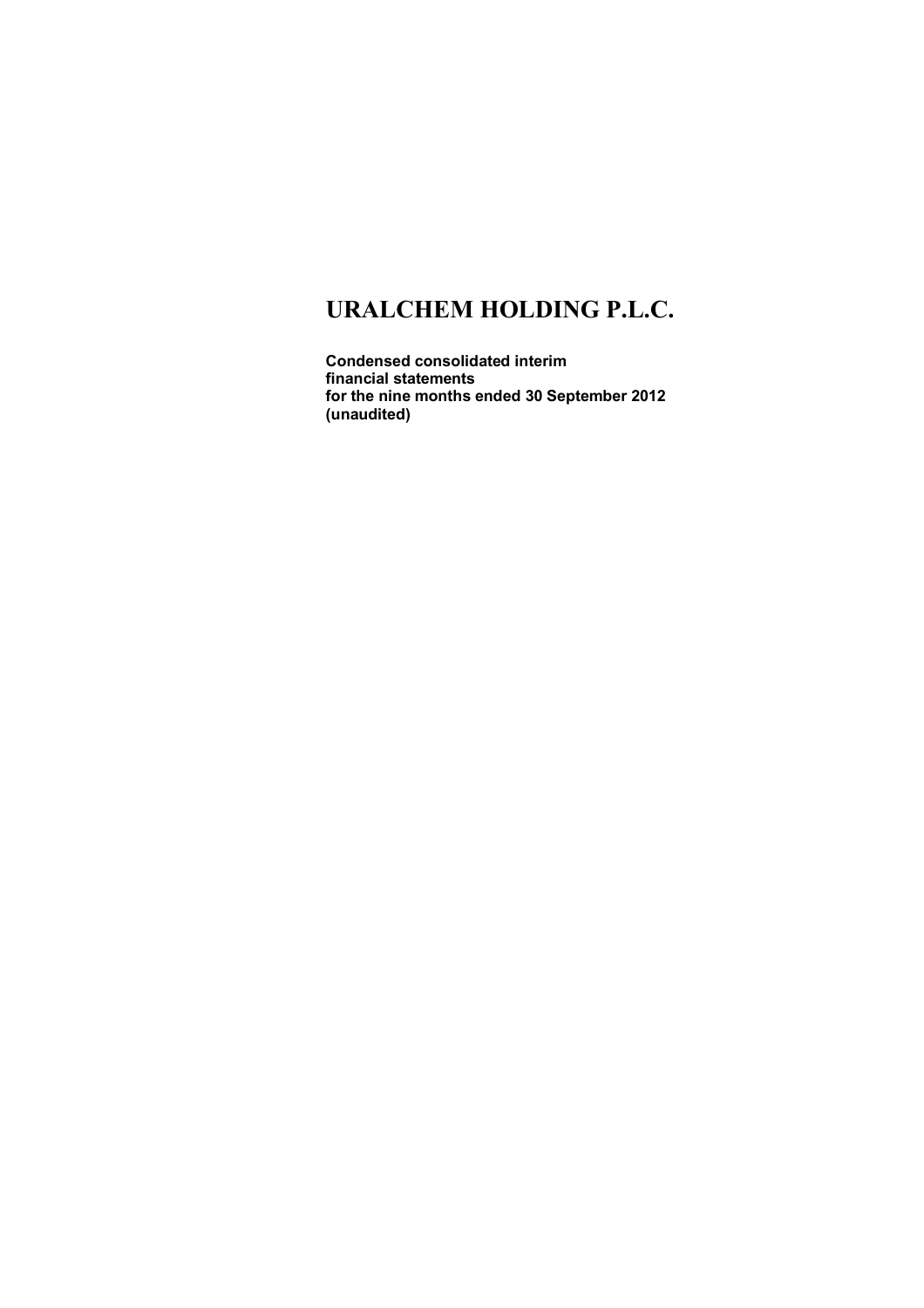# **TABLE OF CONTENTS**

### **Page**

| Statement of management's responsibilities for the preparation and approval of the condensed consolidated interim                                                                                                                             |  |
|-----------------------------------------------------------------------------------------------------------------------------------------------------------------------------------------------------------------------------------------------|--|
| Condensed consolidated interim financial statements for the nine months ended 30 September 2012 (unaudited):                                                                                                                                  |  |
| Condensed consolidated interim income statement manufactured consolidated interim income statement manufactured and the statement manufactured and the statement of the statement of the statement of the statement of the sta                |  |
|                                                                                                                                                                                                                                               |  |
| Condensed consolidated interim statement of financial position <i>manufacture content</i> and the content of financial position <i>manufacture content</i> and the content of financial position <i>manufacture content</i> and the content o |  |
|                                                                                                                                                                                                                                               |  |
|                                                                                                                                                                                                                                               |  |
|                                                                                                                                                                                                                                               |  |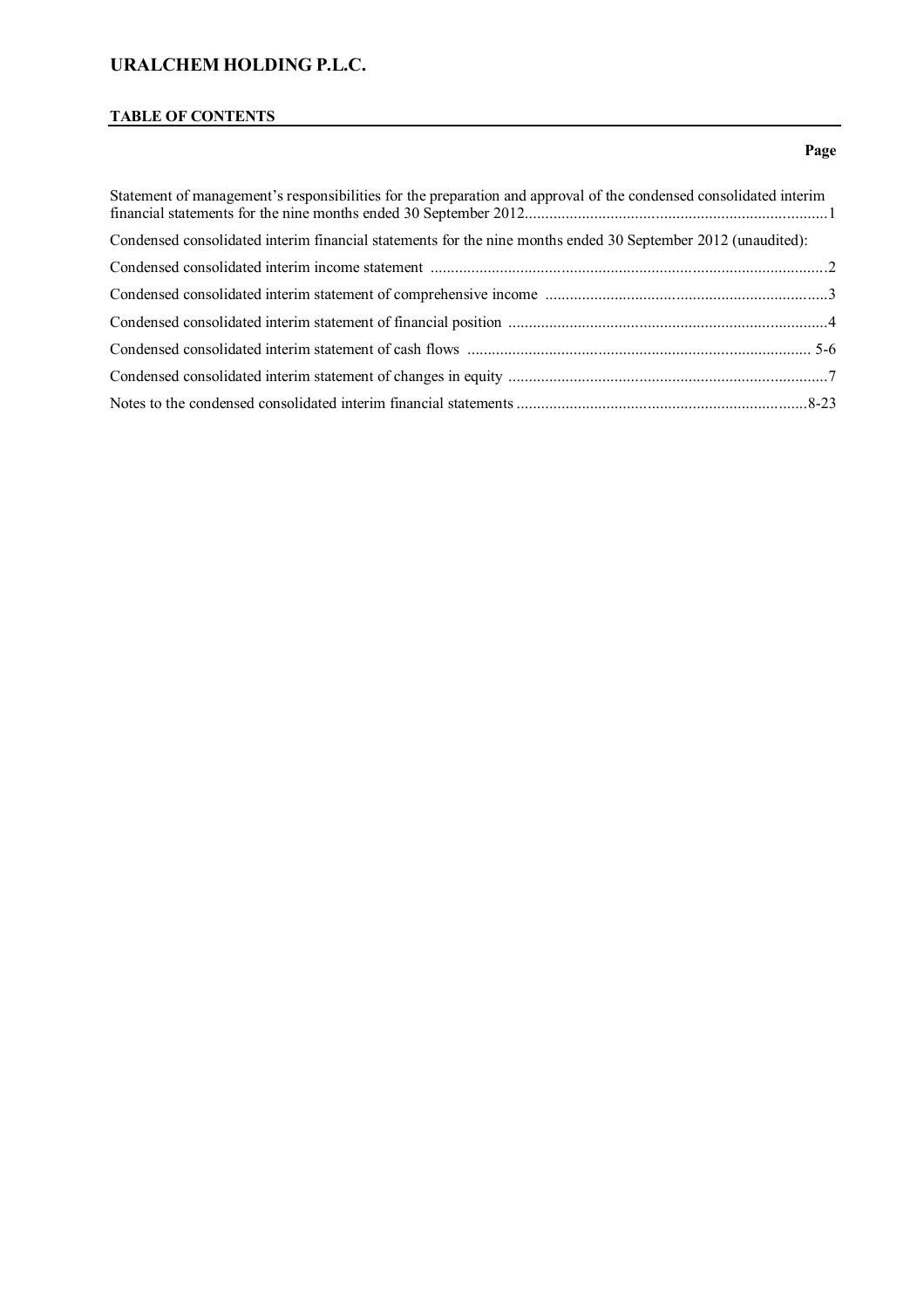#### **STATEMENT OF MANAGEMENT'S RESPONSIBILITIES FOR THE PREPARATION AND APPROVAL OF THE CONDENSED CONSOLIDATED INTERIM FINANCIAL STATEMENTS FOR THE NINE MONTHS ENDED 30 SEPTEMBER 2012**

The following statement is made with a view to stipulate the responsibilities of management in relation to the unaudited condensed consolidated interim financial statements of UralChem Holding P.L.C. and its subsidiaries (the "Group").

Management is responsible for the preparation of condensed consolidated interim financial statements that present fairly the financial position of the Group as at 30 September 2012, and the results of its operations, cash flows and changes in equity for the nine months then ended, in accordance with International Accounting Standard 34 *Interim Financial Reporting*.

In preparing the condensed consolidated interim financial statements, management is responsible for:

- Selecting suitable accounting principles and applying them consistently;
- Making judgements and estimates that are reasonable and prudent;
- Stating whether International Financial Reporting Standards have been followed, subject to any material departures disclosed and explained in the condensed consolidated interim financial statements; and
- Preparing the condensed consolidated interim financial statements on a going concern basis, unless it is inappropriate to presume that the Group will continue in business for the foreseeable future.

Management is also responsible for:

- Designing, implementing and maintaining an effective system of internal controls, throughout the Group;
- Maintaining statutory accounting records in compliance with local legislation and accounting standards in the respective jurisdictions in which the Group operates;
- Taking steps to safeguard the assets of the Group; and
- Detecting and preventing fraud and other irregularities.

The condensed consolidated interim financial statements for the nine months ended 30 September 2012 were approved on 12 November 2012 by:

Director Director

 $\frac{1}{2}$  , and the set of the set of the set of the set of the set of the set of the set of the set of the set of the set of the set of the set of the set of the set of the set of the set of the set of the set of the set Victor Zorkin Charalambos Meivatzis

Limassol, Cyprus 12 November 2012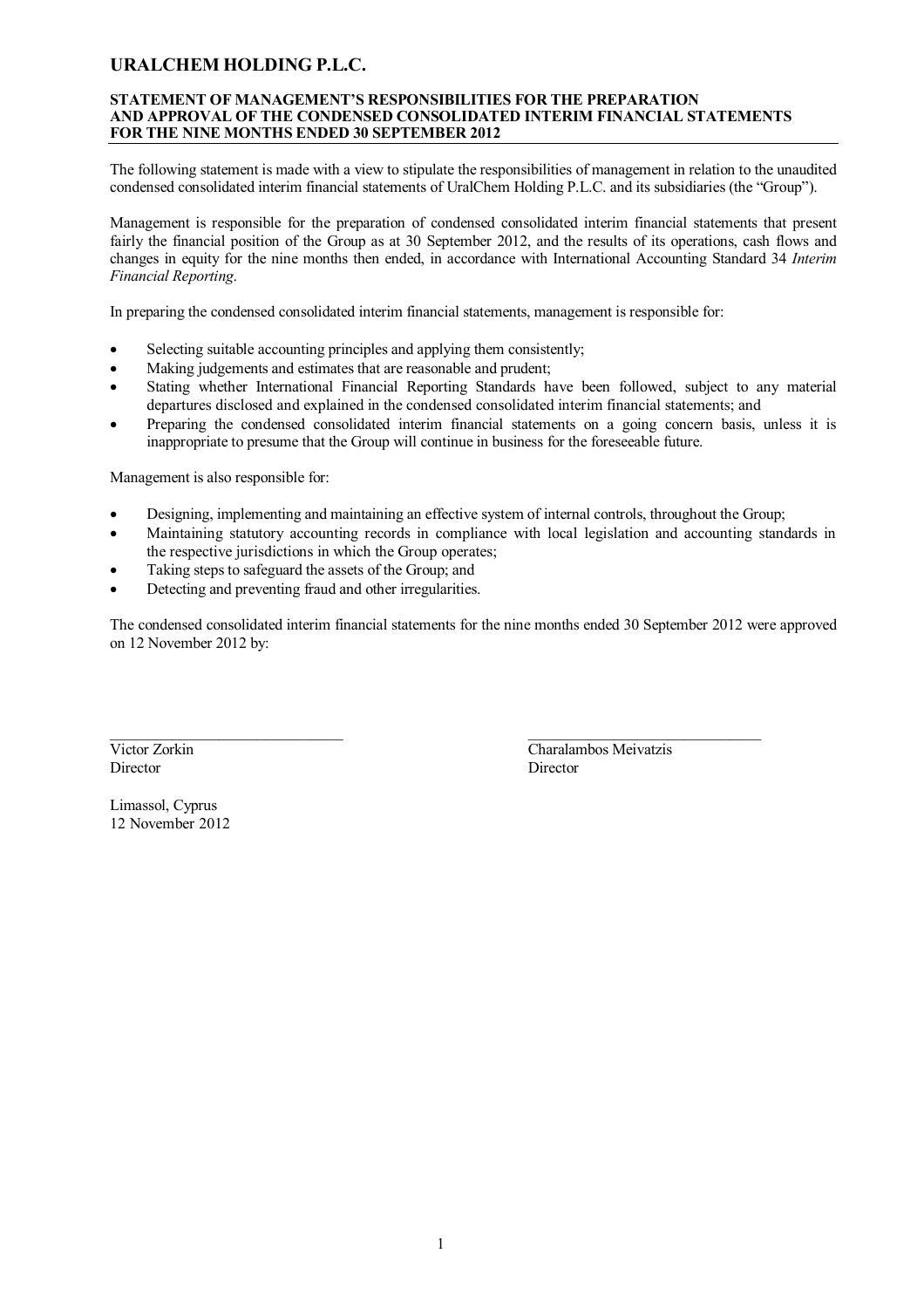### **CONDENSED CONSOLIDATED INTERIM INCOME STATEMENT FOR THE NINE MONTHS ENDED 30 SEPTEMBER 2012 (UNAUDITED)**

All amounts are in thousands of US Dollars unless otherwise stated

|                                     |              |             | Nine months ended<br>30 September |             | Three months ended<br>30 September |
|-------------------------------------|--------------|-------------|-----------------------------------|-------------|------------------------------------|
|                                     |              |             | 2011                              |             | 2011                               |
|                                     | <b>Notes</b> | 2012        | - as restated                     | 2012        | - as restated                      |
| Revenue                             |              |             |                                   |             |                                    |
| Sales of goods                      | 5            | 1,739,035   | 1,491,430                         | 520,312     | 498,114                            |
| Other sales                         |              | 65,456      | 64,073                            | 23,190      | 21,913                             |
| <b>Total revenue</b>                |              | 1,804,491   | 1,555,503                         | 543,502     | 520,027                            |
| Cost of sales                       | 6            | (763, 951)  | (656, 977)                        | (246, 063)  | (198, 225)                         |
| <b>Gross profit</b>                 |              | 1,040,540   | 898,526                           | 297,439     | 321,802                            |
| Selling and distribution expenses   | 7            | (366, 769)  | (331,510)                         | (113, 597)  | (102, 689)                         |
| General and administrative expenses | 8            | (100, 447)  | (85, 723)                         | (34, 052)   | (27,318)                           |
| Other operating income              |              | 8,366       | 11,835                            | 482         | 542                                |
| Other operating expenses            |              | (28,980)    | (6,010)                           | (7, 254)    | 6,765                              |
| <b>Operating profit</b>             |              | 552,710     | 487,118                           | 143,018     | 199,102                            |
| Interest income                     |              | 11,990      | 1,247                             | 563         | 85                                 |
| Interest expense                    |              | (59, 532)   | (93, 253)                         | (19,088)    | (29, 647)                          |
| Share of profit of associates       | 2            | 395         | 29,565                            | 585         | 6,875                              |
| Gain from change in fair value      |              |             |                                   |             |                                    |
| of previously held interest         | 3            | 153,458     |                                   |             |                                    |
| Foreign exchange gain/(loss)        |              |             |                                   |             |                                    |
| from financing activities           |              | 40,451      | (31,270)                          | 54,035      | (115,507)                          |
| Profit before tax                   |              | 699,472     | 393,407                           | 179,113     | 60,908                             |
| Income tax expense                  |              | (99, 782)   | (75, 804)                         | (23, 828)   | (9,644)                            |
| Profit for the period               |              | 599,690     | 317,603                           | 155,285     | 51,264                             |
| Attributable to:                    |              |             |                                   |             |                                    |
| Shareholders of the Company         |              | 591,409     | 309,389                           | 155,149     | 47,107                             |
| Non-controlling interests           |              | 8,281       | 8,214                             | 136         | 4,157                              |
|                                     |              | 599,690     | 317,603                           | 155,285     | 51,264                             |
| <b>Earnings per share</b>           |              |             |                                   |             |                                    |
| Weighted average number of          |              |             |                                   |             |                                    |
| ordinary shares in issue during     |              |             |                                   |             |                                    |
| the period                          |              | 175,397,148 | 175,000,000                       | 175,397,148 | 175,000,000                        |
| Basic and diluted earnings per      |              |             |                                   |             |                                    |
| share (US dollars per share)        |              | 3.4         | 1.8                               | 0.9         | 0.3                                |

The notes on pages 8 to 23 are an integral part of these condensed consolidated interim financial statements.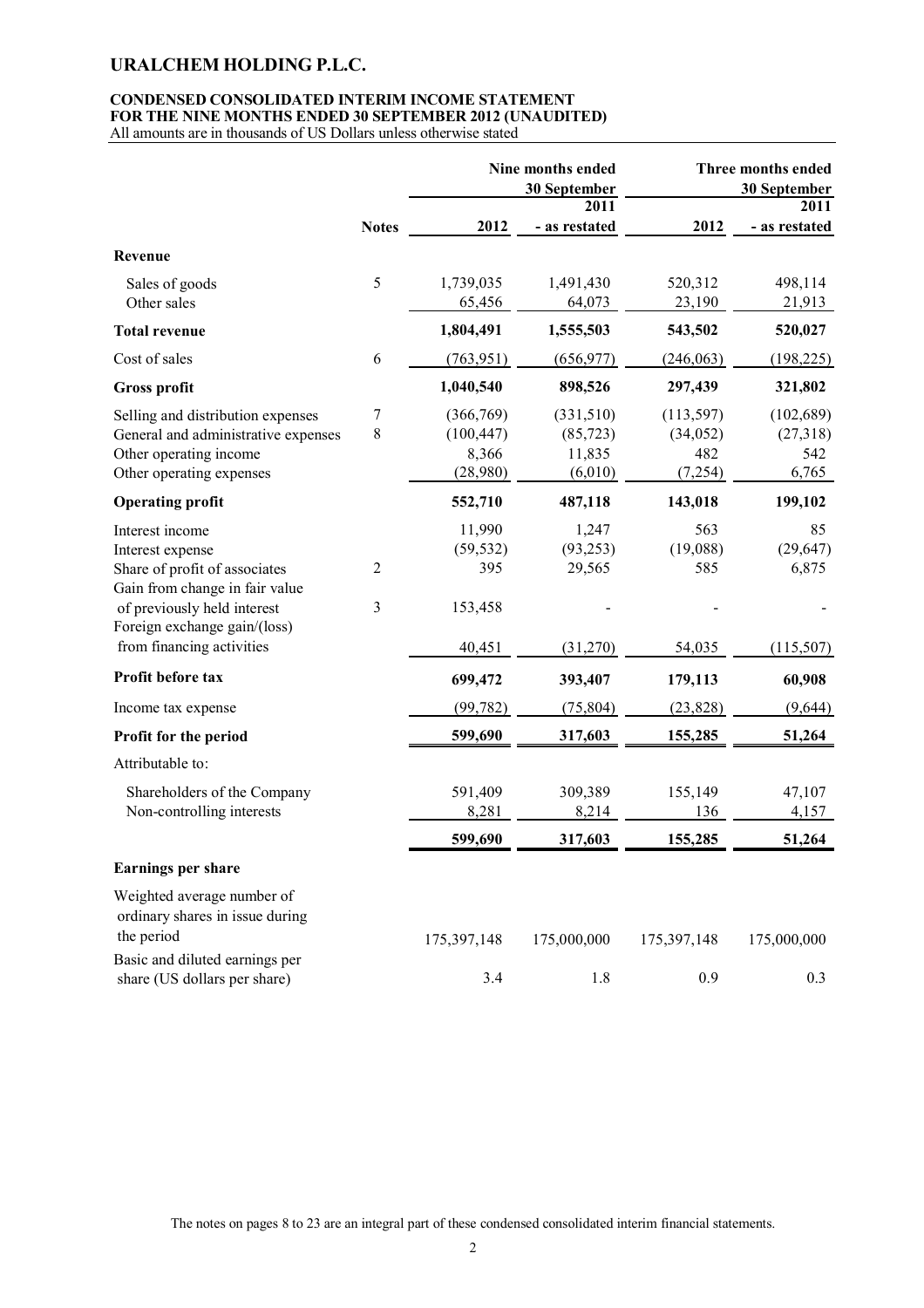### **CONDENSED CONSOLIDATED INTERIM STATEMENT OF COMPREHENSIVE INCOME FOR THE NINE MONTHS ENDED 30 SEPTEMBER 2012 (UNAUDITED)**

All amounts are in thousands of US Dollars unless otherwise stated

|                                                                                         | Nine months ended<br>30 September |                       | Three months ended<br>30 September |                       |
|-----------------------------------------------------------------------------------------|-----------------------------------|-----------------------|------------------------------------|-----------------------|
|                                                                                         | 2012                              | 2011<br>- as restated | 2012                               | 2011<br>- as restated |
| Profit for the period                                                                   | 599,690                           | 317,603               | 155,285                            | 51,264                |
| Other comprehensive income/(loss):<br>Effect of translation to presentation<br>currency | 20,228                            | (24,870)              | 46,099                             | (39,796)              |
| <b>Total comprehensive income</b><br>for the period                                     | 619,918                           | 292,733               | 201,384                            | 11,468                |
| Total comprehensive income<br>for the period attributable to:                           |                                   |                       |                                    |                       |
| Shareholders of the Company<br>Non-controlling interests                                | 610,095<br>9,823                  | 282,867<br>9,866      | 200,478<br>906                     | 8,649<br>2,819        |
|                                                                                         | 619,918                           | 292,733               | 201,384                            | 11,468                |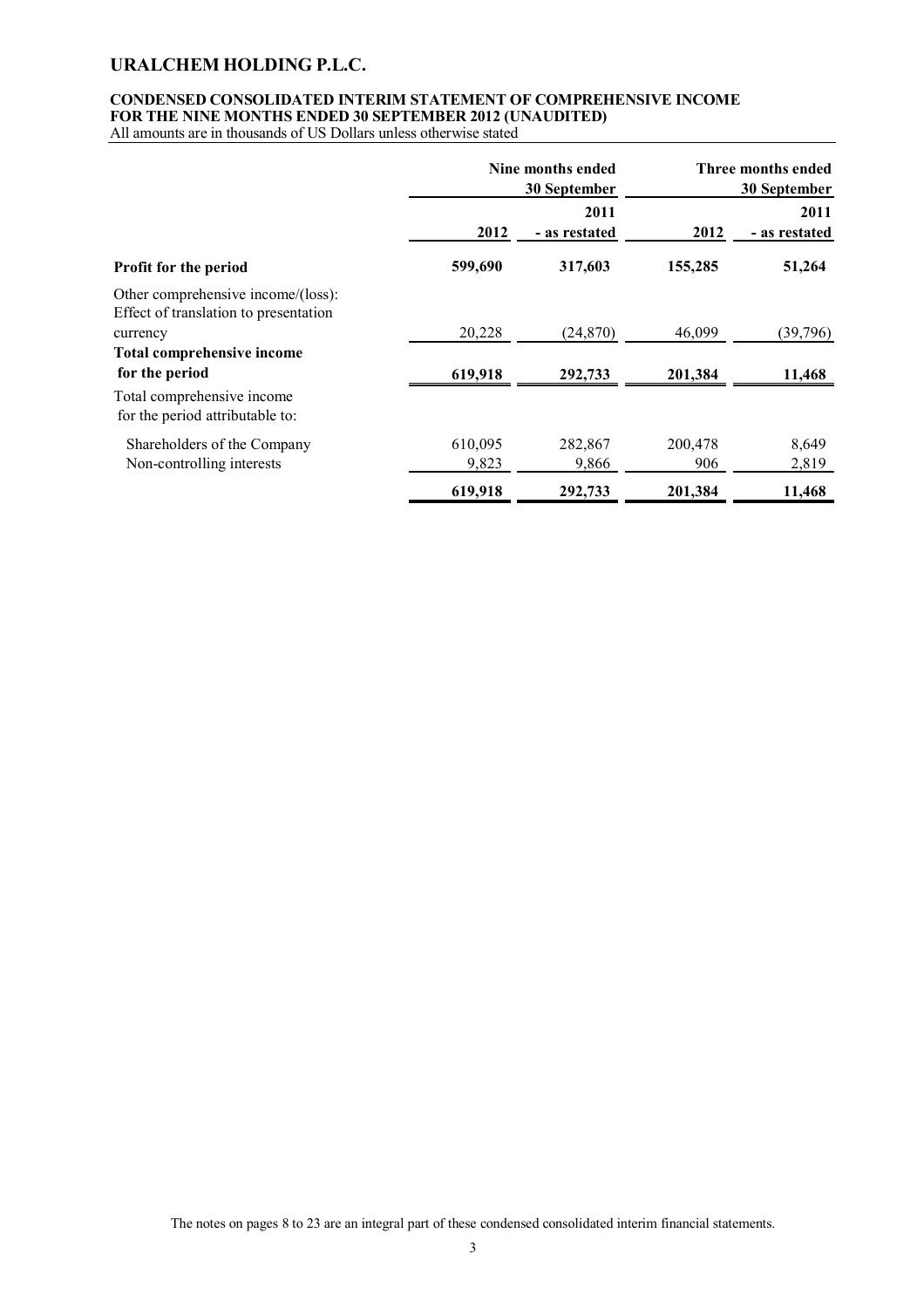### **CONDENSED CONSOLIDATED INTERIM STATEMENT OF FINANCIAL POSITION AS AT 30 SEPTEMBER 2012 (UNAUDITED)**

All amounts are in thousands of US Dollars unless otherwise stated

|                                                            | <b>Notes</b>   | 30 September 2012 | 31 December 2011  |
|------------------------------------------------------------|----------------|-------------------|-------------------|
| <b>ASSETS</b>                                              |                |                   |                   |
| Non-current assets                                         |                |                   |                   |
| Property, plant and equipment                              | 9              | 922,127           | 619,194           |
| Goodwill                                                   | 10             | 414,770           | 158,852           |
| Intangible assets                                          |                | 9,093             | 14,216            |
| Investments in associates                                  | $\mathfrak{Z}$ | 11,102            | 87,669            |
| Inventories                                                | 11             | 35,287            | 30,750            |
| Available-for-sale investments                             |                | 170,346           | 167,110           |
| Long-term advances paid                                    | $\mathfrak{Z}$ |                   | 27,448            |
| Other financial assets                                     |                | 5,815             | 91                |
| Deferred tax assets                                        |                | 27,340            | 51,466            |
|                                                            |                | 1,595,880         | 1,156,796         |
| <b>Current</b> assets                                      |                |                   |                   |
| Assets held for sale                                       |                |                   | 6,163             |
| Inventories                                                | 11             | 139,981           | 113,051           |
| Trade and other receivables                                |                | 73,618            | 88,804            |
| Advances paid and prepaid expenses                         |                | 46,362            | 41,049            |
| Income tax receivable                                      |                | 23,131            | 6,644             |
| Other taxes receivable                                     |                | 77,577            | 83,265            |
| Other financial assets                                     |                | 19,225            | 6,908             |
| Cash and cash equivalents                                  |                | 97,997            | 252,566           |
|                                                            |                | 477,891           | 598,450           |
| <b>TOTAL ASSETS</b>                                        |                | 2,073,771         | 1,755,246         |
|                                                            |                |                   |                   |
| <b>EOUITY AND LIABILITIES</b>                              |                |                   |                   |
| <b>Capital and reserves</b>                                |                |                   |                   |
| Share capital                                              |                | 1,377             | 1,373             |
| Additional paid-in capital                                 |                | 165,632           | 165,632           |
| Foreign currency translation reserve                       |                | (86, 542)         | (105, 228)        |
| Retained earnings                                          |                | 747,210           | 251,363           |
| Equity attributable to shareholders                        |                |                   |                   |
| of the Company                                             |                | 827,677           | 313,140           |
| Non-controlling interests                                  |                | 10,814            | 10,842            |
| <b>Total equity</b>                                        |                | 838,491           | 323,982           |
| <b>Non-current liabilities</b>                             |                |                   |                   |
|                                                            | 12             |                   | 791,968           |
| Loans and borrowings                                       |                | 766,435           |                   |
| Obligations under finance leases                           |                | 34,990            | 40,384            |
| Retirement benefit obligations<br>Deferred tax liabilities |                | 13,687            | 8,374             |
|                                                            |                | 78,919<br>894,031 | 50,553<br>891,279 |
|                                                            |                |                   |                   |
| <b>Current liabilities</b>                                 |                |                   |                   |
| Loans and borrowings                                       | 12             | 227,910           | 338,275           |
| Obligations under finance leases                           |                | 13,375            | 12,788            |
| Trade and other payables                                   |                | 75,446            | 117,905           |
| Advances received                                          |                | 14,870            | 59,243            |
| Income tax payable                                         |                | 1,867             | 6,714             |
| Other taxes payable                                        |                | 7,781             | 5,060             |
|                                                            |                | 341,249           | 539,985           |
| <b>Total liabilities</b>                                   |                | 1,235,280         | 1,431,264         |
| TOTAL EQUITY AND LIABILITIES                               |                | 2,073,771         | 1,755,246         |

The notes on pages 8 to 23 are an integral part of these condensed consolidated interim financial statements.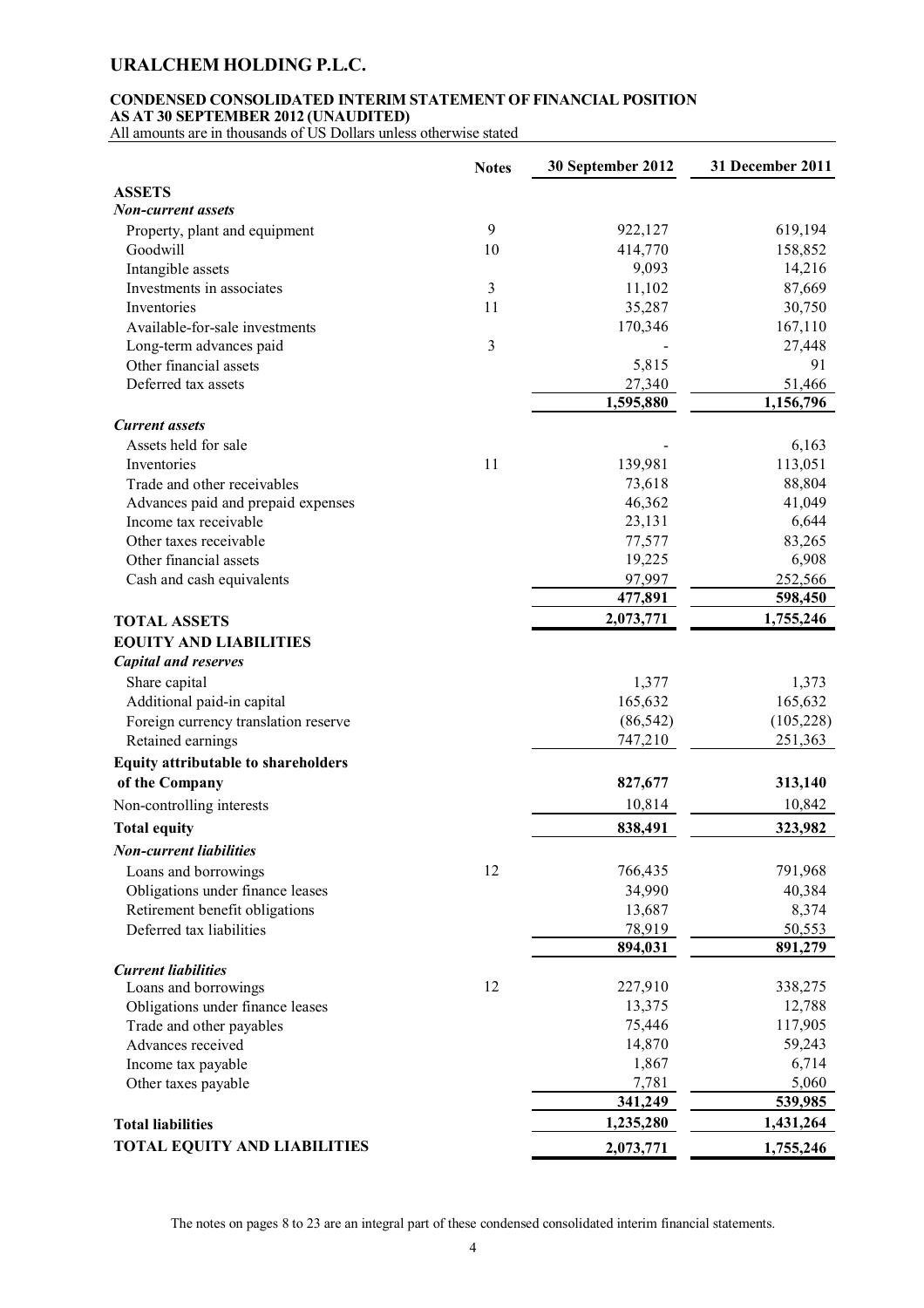### **CONDENSED CONSOLIDATED INTERIM STATEMENT OF CASH FLOWS FOR THE NINE MONTHS ENDED 30 SEPTEMBER 2012 (UNAUDITED)**

All amounts are in thousands of US Dollars unless otherwise stated

|                                                            | Nine months ended 30 |                |  |
|------------------------------------------------------------|----------------------|----------------|--|
|                                                            | Nine months ended    | September 2011 |  |
|                                                            | 30 September 2012    | - as restated  |  |
| <b>Operating activities</b>                                |                      |                |  |
| <b>Profit before tax</b>                                   | 699,472              | 393,407        |  |
| Adjustments for:                                           |                      |                |  |
| Depreciation of property, plant and equipment              | 77,449               | 70,809         |  |
| Amortisation of intangible assets                          | 1,756                | 2,236          |  |
| Change in provisions and allowances                        | 9,606                | (412)          |  |
| Write-down of inventory to net realisable value            | 1,327                | 1,138          |  |
| Loss on disposal of property, plant and equipment          | 4,940                | 4,099          |  |
| Foreign exchange (gain)/loss, net                          | (31,790)             | 31,101         |  |
| Share of profit of associates                              | (395)                | (29, 565)      |  |
| Loss/(profit) on disposal of subsidiaries                  | 401                  | (588)          |  |
| Gain from change in fair value of previously held interest | (153, 458)           |                |  |
| Interest income                                            | (11,990)             | (1,247)        |  |
| Interest expense                                           | 59,532               | 93,253         |  |
| Operating cash flows before working capital changes        | 656,850              | 564,231        |  |
| Increase in inventory                                      | (1,326)              | (26, 865)      |  |
| Decrease in trade and other receivables                    | 34,348               | 9,953          |  |
| (Increase)/decrease in advances paid and prepaid expenses  | (1,289)              | 3,901          |  |
| Decrease/(increase) in other taxes receivable              | 17,978               | (8,790)        |  |
| Increase in retirement benefit obligations                 | 679                  | 322            |  |
| Decrease in trade and other payables                       | (19,988)             | (18, 463)      |  |
| Decrease in advances received                              | (50,610)             | (46, 538)      |  |
| Increase in other taxes payable                            | 1,185                | 1,036          |  |
| Cash generated from operations                             | 637,827              | 478,787        |  |
| Interest paid                                              | (55, 149)            | (79, 971)      |  |
| Income tax paid                                            | (111, 079)           | (69,075)       |  |
| Net cash generated from operating activities               | 471,599              | 329,741        |  |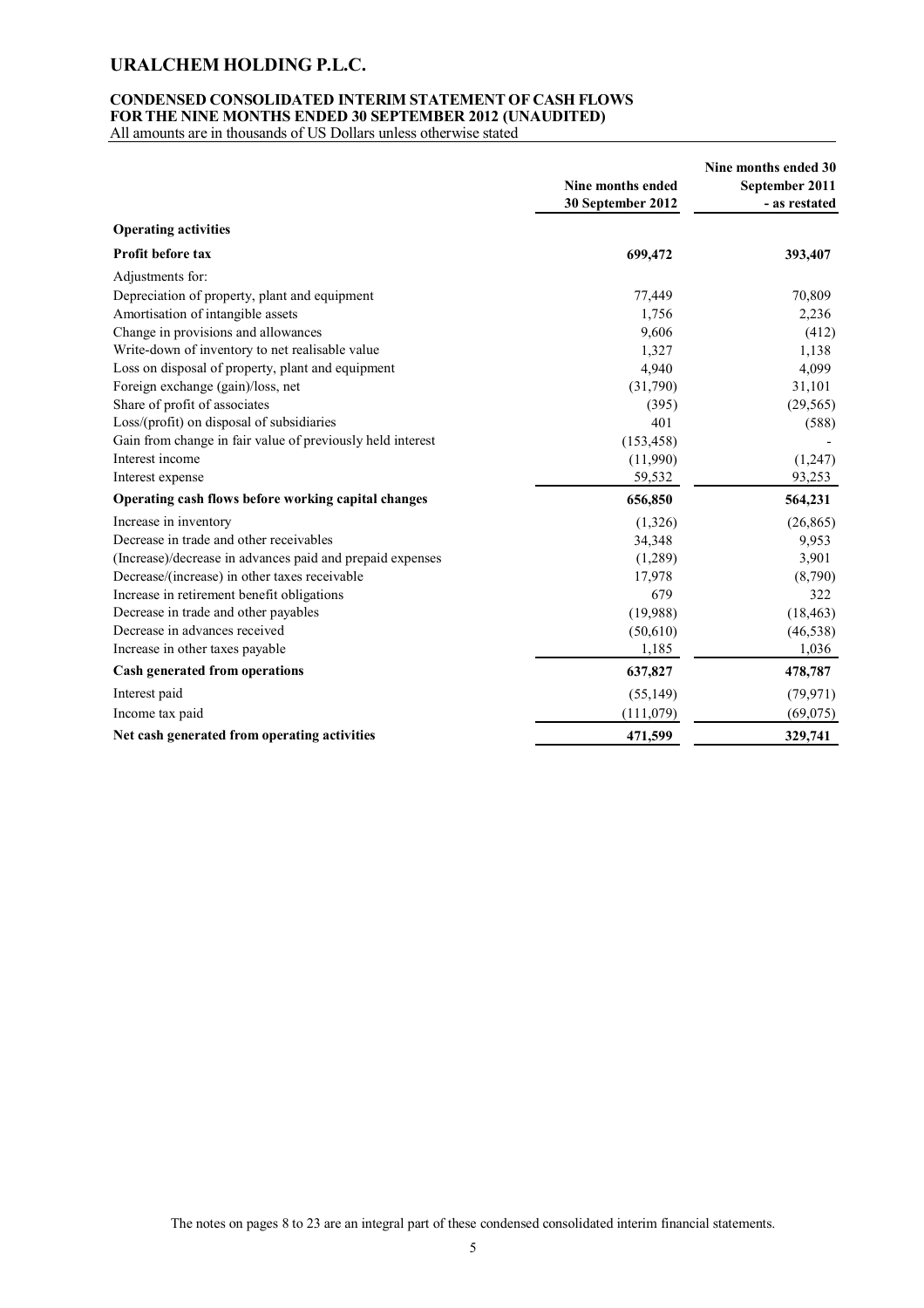### **CONDENSED CONSOLIDATED INTERIM STATEMENT OF CASH FLOWS FOR THE NINE MONTHS ENDED 30 SEPTEMBER 2012 (CONTINUED) (UNAUDITED)**

All amounts are in thousands of US Dollars unless otherwise stated

|                                                                                                   | <b>Nine months ended</b><br>30 September 2012 | Nine months ended 30<br>September 2011<br>- as restated |
|---------------------------------------------------------------------------------------------------|-----------------------------------------------|---------------------------------------------------------|
| <b>Investing activities</b>                                                                       |                                               |                                                         |
| Acquisition of subsidiaries, net of cash acquired<br>Repayment of liability to the parent company | (199, 114)                                    |                                                         |
| for acquisition-related activity                                                                  | (29, 460)                                     |                                                         |
| Proceeds from disposal of subsidiaries                                                            | 374                                           | 1,076                                                   |
| Payments for property, plant and equipment                                                        | (101, 547)                                    | (50, 777)                                               |
| Proceeds from sale of property, plant and equipment                                               | 4,833                                         | 9,963                                                   |
| Payments for intangible assets                                                                    | (2,103)                                       | (6,373)                                                 |
| Loans issued                                                                                      | (125, 729)                                    | (773)                                                   |
| Proceeds from repayment of loans issued                                                           | 113,116                                       | 808                                                     |
| Dividends received                                                                                | 8,792                                         |                                                         |
| Dividends received from associates                                                                | 167                                           |                                                         |
| Interest received                                                                                 | 2,737                                         | 228                                                     |
| Net cash used in investing activities                                                             | (327, 934)                                    | (45, 848)                                               |
| <b>Financing activities</b>                                                                       |                                               |                                                         |
| Proceeds from short-term loans and borrowings                                                     | 63,431                                        | 225,623                                                 |
| Proceeds from long-term loans and borrowings                                                      | 54,171                                        | 36,170                                                  |
| Repayment of short-term loans and borrowings                                                      | (264, 250)                                    | (484, 445)                                              |
| Repayment of long-term loans and borrowings                                                       | (868)                                         |                                                         |
| Repayment of principal amounts of finance leases                                                  | (5,300)                                       | (6,267)                                                 |
| Dividends paid to the shareholders                                                                | (63, 194)                                     |                                                         |
| Distribution of dividends received from associate                                                 |                                               |                                                         |
| to the parent company                                                                             | (13, 174)                                     | (15,778)                                                |
| Proceeds from issue of shares                                                                     | 4                                             |                                                         |
| Proceeds from issue of shares by a subsidiary                                                     |                                               | 526                                                     |
| Increase of ownership in subsidiaries                                                             | (74, 726)                                     | (27, 350)                                               |
| Net cash used in financing activities                                                             | (303,906)                                     | (271, 521)                                              |
| Net (decrease)/increase in cash and cash                                                          |                                               |                                                         |
| equivalents                                                                                       | (160, 241)                                    | 12,372                                                  |
| Cash and cash equivalents at the beginning of the period                                          | 252,566                                       | 46,410                                                  |
| Effect of exchange rate changes on the balance                                                    |                                               |                                                         |
| of cash held in foreign currencies                                                                | 5,672                                         | 4,475                                                   |
| Cash and cash equivalents at the end of the period                                                | 97,997                                        | 63,257                                                  |

The notes on pages 8 to 23 are an integral part of these condensed consolidated interim financial statements.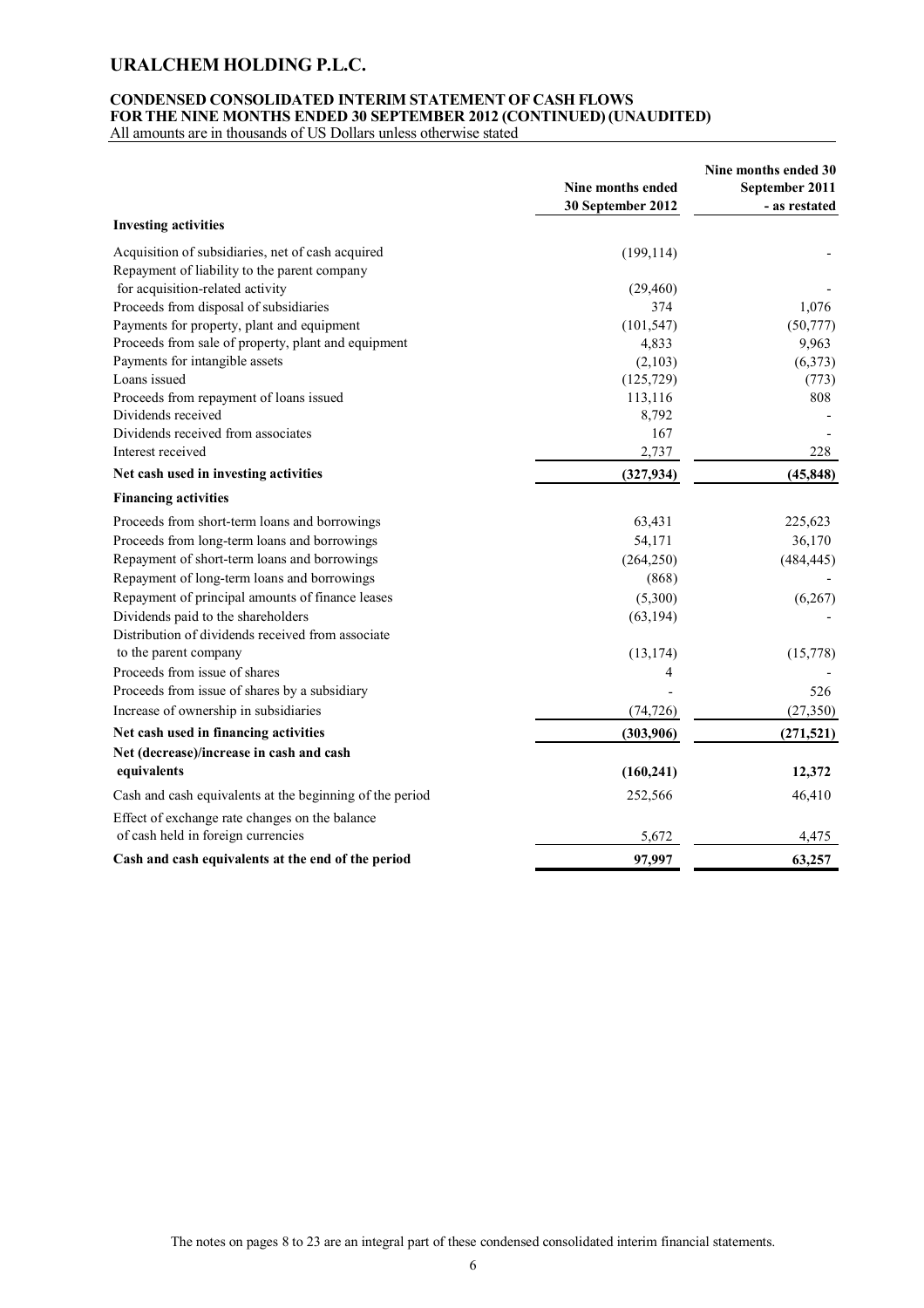#### **CONDENSED CONSOLIDATED INTERIM STATEMENT OF CHANGES IN EQUITY FOR THE NINE MONTHS ENDED 30 SEPTEMBER 2012 (UNAUDITED)**

All amounts are in thousands of US Dollars unless otherwise stated

|                                                                                                                             |              |                | <b>Attributable to shareholders of the Company</b> |                                               |                                                   |                      |                                  |                      |
|-----------------------------------------------------------------------------------------------------------------------------|--------------|----------------|----------------------------------------------------|-----------------------------------------------|---------------------------------------------------|----------------------|----------------------------------|----------------------|
|                                                                                                                             | <b>Notes</b> | Share capital  | <b>Additional</b><br>paid-in capital               | Foreign<br>currency<br>translation<br>reserve | Retained<br>earnings/<br>(Accumulated<br>deficit) | <b>Total</b>         | Non-<br>controlling<br>interests | <b>Total</b>         |
| <b>Balance as at 1 January 2011</b>                                                                                         |              |                |                                                    |                                               |                                                   |                      |                                  |                      |
| - as previously reported                                                                                                    |              | 1,373          | 152,223                                            | (68, 851)                                     | (262, 630)                                        | (177, 885)           | 33,639                           | (144, 246)           |
| Restatements                                                                                                                |              |                |                                                    | (1,011)                                       | 81,455                                            | 80,444               |                                  | 80,444               |
| <b>Balance as at 1 January 2011</b>                                                                                         |              | 1,373          | 152,223                                            | (69, 862)                                     | (181, 175)                                        | (97, 441)            | 33,639                           | (63, 802)            |
| Profit for the period (as restated)<br>Other comprehensive (loss)/income (as restated)                                      |              |                |                                                    | (26, 522)                                     | 309,389                                           | 309,389<br>(26, 522) | 8,214<br>1,652                   | 317,603<br>(24, 870) |
| <b>Total comprehensive (loss)/income</b><br>for the period                                                                  |              |                |                                                    | (26, 522)                                     | 309,389                                           | 282,867              | 9,866                            | 292,733              |
| Increase of ownership in subsidiaries<br>Non-controlling interest liability<br>Increase in non-controlling interests due to |              |                |                                                    |                                               | 7,927<br>4,953                                    | 7,927<br>4,953       | (30, 576)<br>(12,976)            | (22, 649)<br>(8,023) |
| additional share issue by a subsidiary                                                                                      |              |                |                                                    |                                               |                                                   |                      | 519                              | 519                  |
| Balance as at 30 September 2011 (as restated)                                                                               |              | 1,373          | 152,223                                            | (96, 384)                                     | 141,094                                           | 198,306              | 472                              | 198,778              |
| <b>Balance as at 1 January 2012</b>                                                                                         |              | 1,373          | 165,632                                            | (105, 228)                                    | 251,363                                           | 313,140              | 10,842                           | 323,982              |
| <b>Dividends</b>                                                                                                            | 13           |                |                                                    |                                               | (63, 194)                                         | (63, 194)            |                                  | (63, 194)            |
| Profit for the period<br>Other comprehensive income                                                                         |              |                |                                                    | 18,686                                        | 591,409                                           | 591,409<br>18,686    | 8,281<br>1,542                   | 599,690<br>20,228    |
| <b>Total comprehensive income</b>                                                                                           |              |                |                                                    |                                               |                                                   |                      |                                  |                      |
| for the period                                                                                                              |              |                |                                                    | 18,686                                        | 591,409                                           | 610,095              | 9,823                            | 619,918              |
| Issue of shares                                                                                                             |              | $\overline{4}$ |                                                    |                                               |                                                   |                      |                                  |                      |
| Increase of ownership in subsidiaries                                                                                       | 3            |                |                                                    |                                               | (32, 368)                                         | (32, 368)            | (9, 851)                         | (42, 219)            |
| <b>Balance as at 30 September 2012</b>                                                                                      |              | 1,377          | 165,632                                            | (86, 542)                                     | 747,210                                           | 827,677              | 10,814                           | 838,491              |

The notes on pages 8 to 23 are an integral part of these condensed consolidated interim financial statements.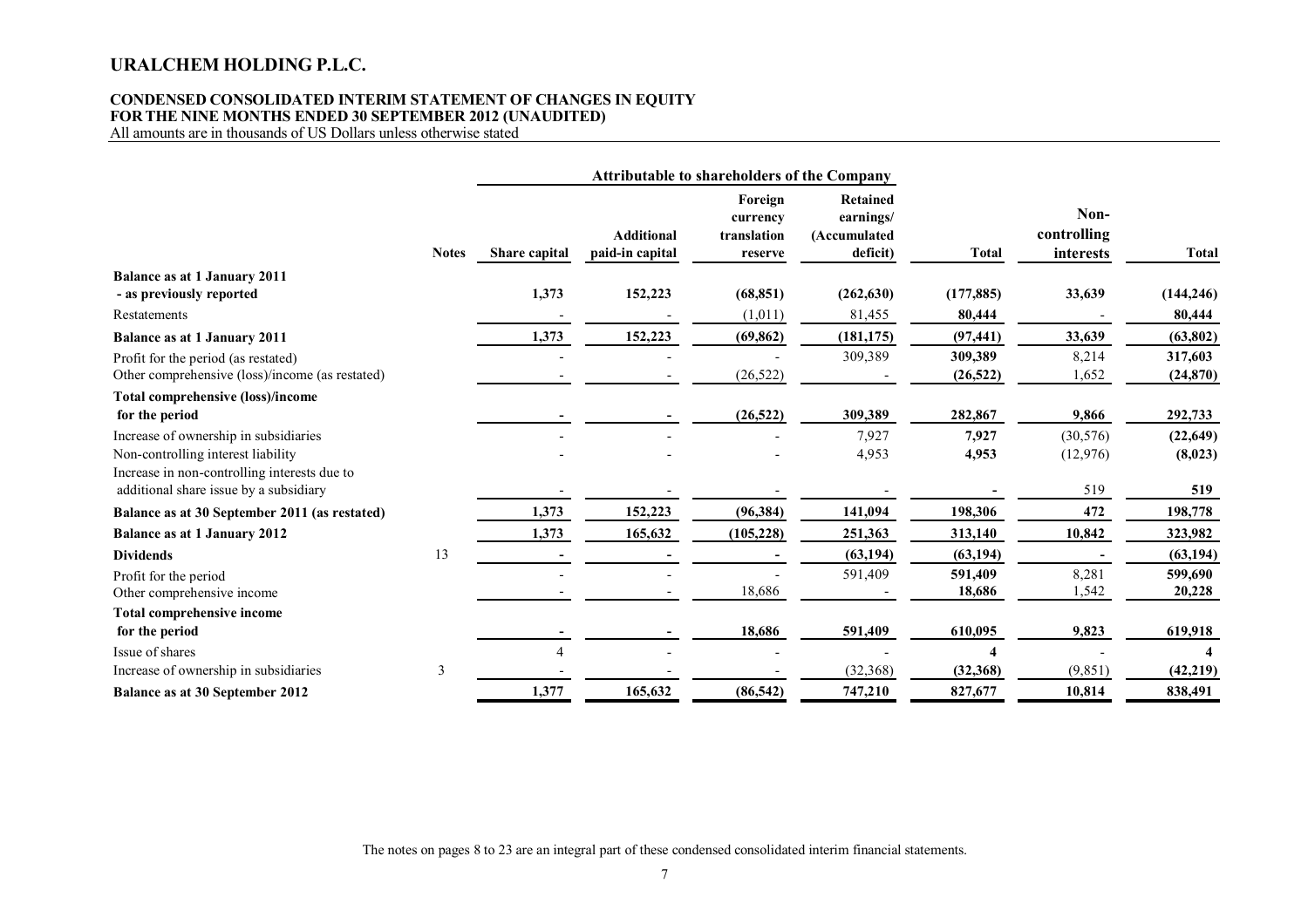# **NOTES TO THE CONDENSED CONSOLIDATED INTERIM FINANCIAL STATEMENTS FOR THE NINE MONTHS ENDED 30 SEPTEMBER 2012 (UNAUDITED)**

All amounts are in thousands of US Dollars unless otherwise stated

### **1. GENERAL INFORMATION**

#### **Organisation**

UralChem Holding P.L.C. ("the Company") is a public limited company which was incorporated in Cyprus on 4 May 2006. As at 30 September 2012, the Company was 95.5% owned by CI-Chemical Invest Limited, incorporated in Cyprus. The remaining 4.5% of the Company's shares were held by management. The principal beneficial shareholder of the Company is Mr. Dmitry A. Mazepin. The Company's main office is located at 249, 28th Oktovriou Street, Lophitis Business Center, 1st floor, Office 101, P.C. Limassol 3035, Cyprus.

#### **Principal business activities**

The principal business activities of the Company and its subsidiaries ("the Group") are the production and distribution of mineral fertilisers. The main products of the Group are nitrogen based, phosphate based and complex fertilisers. The major production facilities of the Group are located in the Moscow, Perm and Kirov regions of the Russian Federation.

#### **Market conditions**

During the nine months ended 30 September 2012 prices of mineral fertilisers and semi-products have shown significantly different dynamics. During the first quarter of 2012, ammonia prices fell because of low demand both in the agricultural and industrial sectors coinciding with the commencement of Qafco V. A market recovery was seen only at the end of March. During the second and third quarter ammonia prices have shown a significant rebound because of healthy demand and tight supply.

Through January and the first half of February, the urea market repeated the last years negative trend. However, since the middle of February until the middle of May, there was continued growth in the urea price thanks to an increase in demand in the USA. Since the second half of May, there was a dramatic fall in prices because of a sharp reduction in buyers' activity. The negative trend on the urea market continued until the end of September 2012.

Prices for ammonium nitrate were stable through the first quarter of 2012 because of low volumes of trade. Then the prices for ammonium nitrate repeated the urea price dynamics with fast growth till the middle of May and a sharp decrease during the second half of the quarter which was caused by low purchase activity. This decrease continued in the third quarter 2012.

Global market prices for ammonia increased on average by 4.6% during the nine months ended 30 September 2012 in comparison with the nine months ended 30 September 2011. Market prices for ammonium nitrate decreased by 2.8%, for diammonium phosphate decreased by 11.3% and for urea decreased by 0.6% during the nine months ended 30 September 2012 in comparison with the nine months ended 30 September 2011.

The global phosphates market was very slow in the first quarter of 2012 with prices slightly reduced, but it has shown a moderate rebound through the second and first half of the third quarter. The signing of Indian contracts allowed the floor price for phosphates to be established and defined the volumes of product available for spot trade. Due to demand from the Latin America, spot prices recovered and now phosphate prices are stable despite Chinese product entering the market. But in September the prices showed the negative trend again.

During the nine months ended 30 September 2012 the Group generated net profit in the amount of USD 599,690 thousand and positive cash flows from operating activities in the amount of USD 471,599 thousand.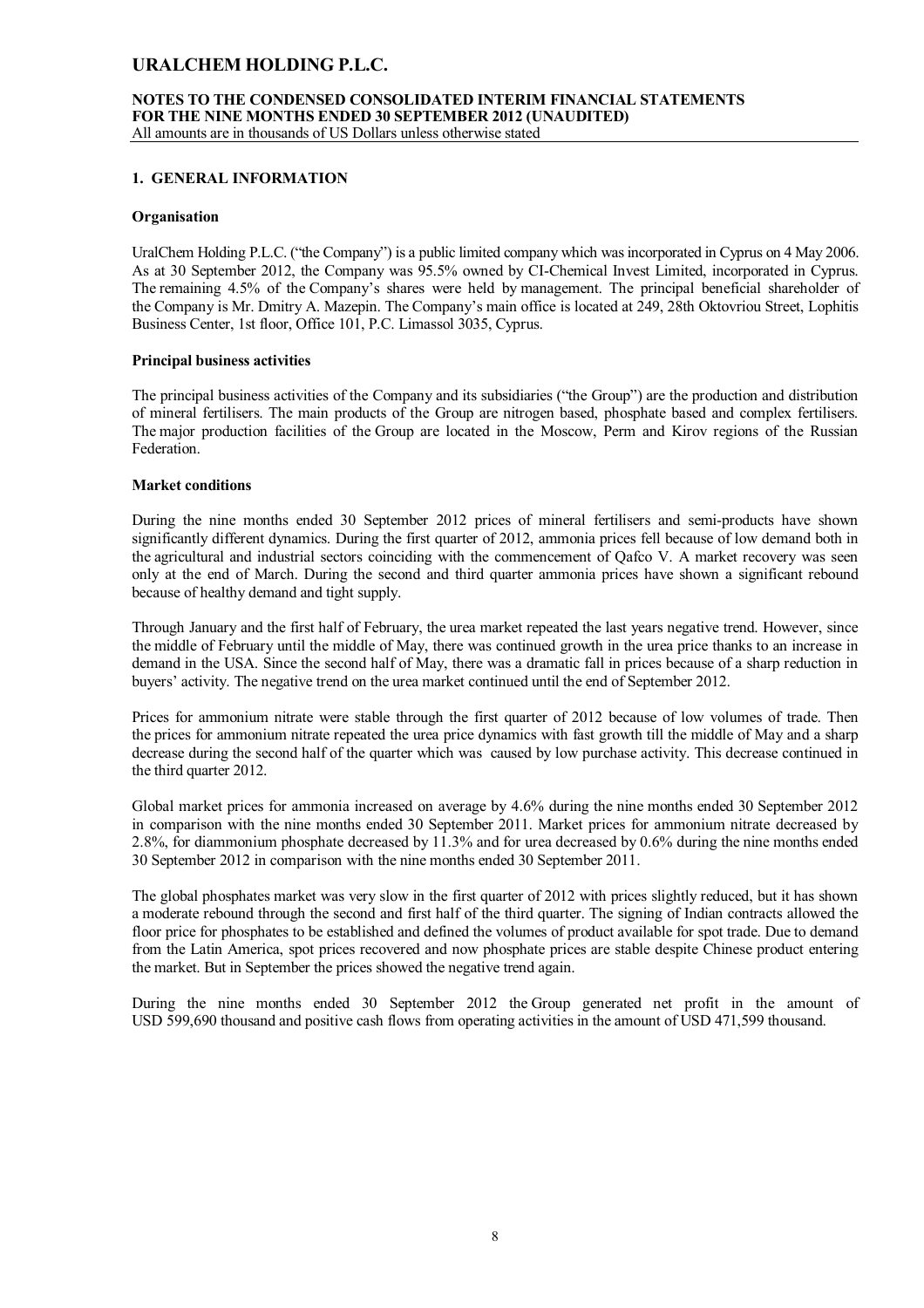### **NOTES TO THE CONDENSED CONSOLIDATED INTERIM FINANCIAL STATEMENTS FOR THE NINE MONTHS ENDED 30 SEPTEMBER 2012 (UNAUDITED)**

All amounts are in thousands of US Dollars unless otherwise stated

#### **2. BASIS OF PREPARATION**

The condensed consolidated interim financial statements of the Group have been prepared in accordance with International Accounting Standard ("IAS") 34, *Interim Financial Reporting*, as issued by the International Accounting Standards Board.

These condensed consolidated interim financial statements are prepared based on the accounting policies applied in the annual consolidated financial statements of the Group for the year ended 31 December 2011, and should be read in conjunction with the consolidated financial statements and accompanying notes included in the Group's consolidated financial statements for the year ended 31 December 2011.

During the reporting period estimates of the useful life of certain objects of property, plant and equipment at one of the Group's subsidiaries, Voskresensk Mineral Fertilizers OJSC ("VMF"), were revised and have been accounted for on a prospective basis. The effect on the current period was an increase of the carrying amount of property, plant and equipment as at 30 September 2012 by USD 5,264 thousand and a decrease of the depreciation and increase of tax expense for the nine months ended 30 September 2012 by USD 5,249 thousand and USD 1,050 thousand, respectively.

Subsequent to the issuance of the Group's consolidated financial statements for the year ended 31 December 2010, the Group obtained control over Mineral Fertilisers OJSC ("PMF"), the former associate of the Group, and management received complete information to apply equity method of accounting in accordance with the requirements of IAS 28, *Investments in Associates*. Prior to acquisition of control, investment in PMF was accounted for at cost. As a result, the condensed consolidated interim financial statements for the nine and three months ended 30 September 2011 were restated.

The impact of the changes on the condensed consolidated interim income statement for the nine months ended 30 September 2011 and the three months ended 30 September 2011 is presented below:

|                                      | Nine months ended  | Nine months ended<br>30 September 2011 | <b>Restatement and</b> |
|--------------------------------------|--------------------|----------------------------------------|------------------------|
|                                      | 30 September 2011  | - as restated                          | reclassification       |
| <b>CONSOLIDATED INCOME</b>           |                    |                                        |                        |
| <b>STATEMENT</b>                     |                    |                                        |                        |
| Share of profit of associate         | 969                | 29,565                                 | 28,596                 |
|                                      | 969                | 29,565                                 | 28,596                 |
| Basic and diluted earnings per share |                    |                                        |                        |
| (US dollar per share)                | 1.6                | 1.8                                    | 0.2                    |
|                                      |                    | Three months ended                     |                        |
|                                      | Three months ended | 30 September 2011                      | <b>Restatement and</b> |
|                                      | 30 September 2011  | - as restated                          | reclassification       |
| <b>CONSOLIDATED INCOME</b>           |                    |                                        |                        |
| <b>STATEMENT</b>                     |                    |                                        |                        |
| Share of profit of associate         | 637                | 6,875                                  | 6,238                  |
|                                      | 637                | 6,875                                  | 6,238                  |
| Basic and diluted earnings per share |                    |                                        |                        |
| (US dollar per share)                | 0.2                | 0.3                                    | 0.04                   |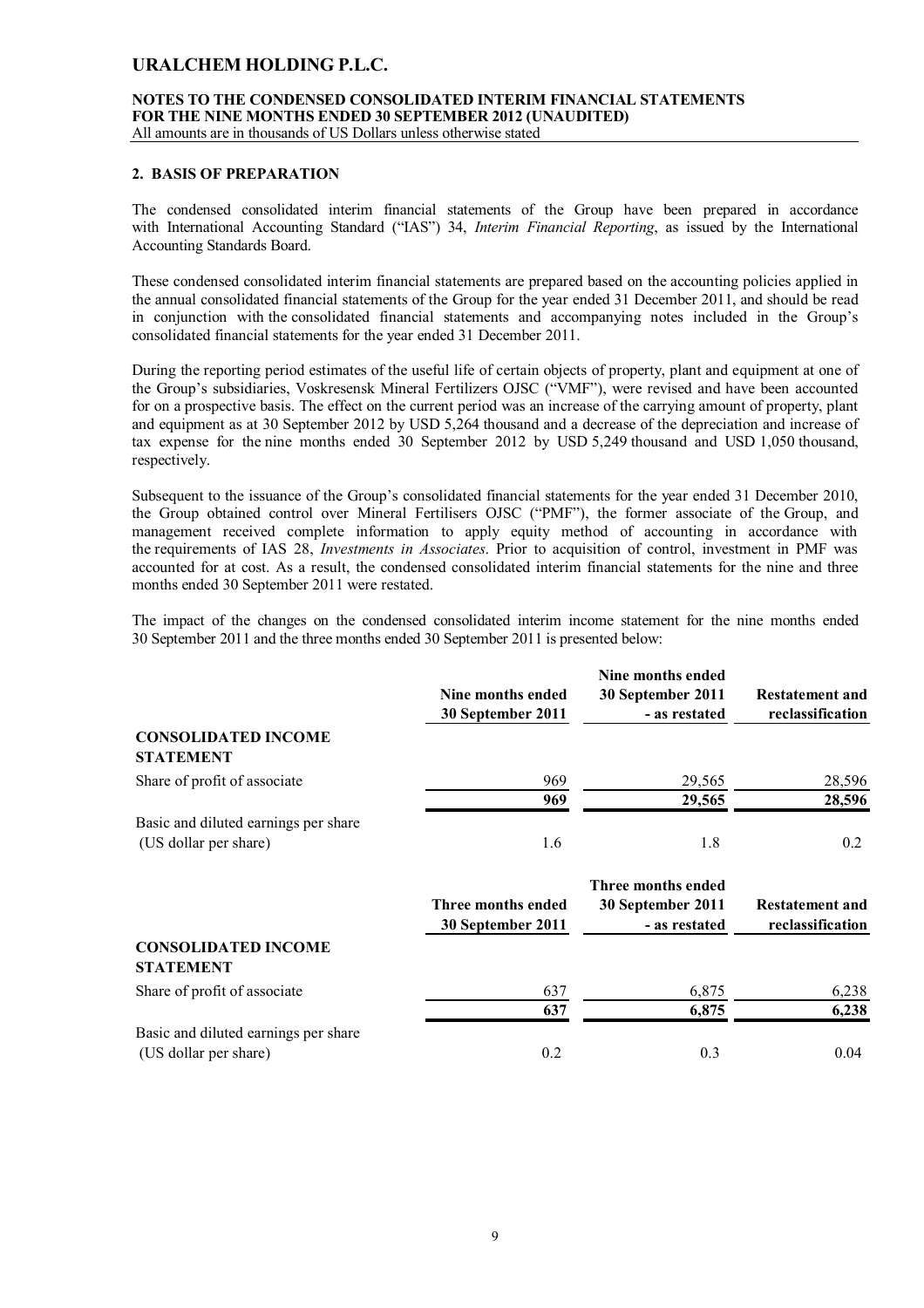# **NOTES TO THE CONDENSED CONSOLIDATED INTERIM FINANCIAL STATEMENTS FOR THE NINE MONTHS ENDED 30 SEPTEMBER 2012 (UNAUDITED)**

All amounts are in thousands of US Dollars unless otherwise stated

### **3. BUSINESS COMBINATIONS**

#### *Acquisition of a controlling interest in Mineral Fertilisers OJSC ("PMF") in 2012.*

On 19 January 2012, the Group acquired an additional 41.2% of PMF's shares for cash consideration of USD 254,866 thousand, increasing its ownership in PMF to 87.7%.

As at 31 December 2011, the original 46.5% investment in PMF was recorded as an investment in associate in the amount of USD 77,234 thousand.

PMF is an unlisted company, specialising in the production of ammonia and urea with its main production facilities located in Perm, Russian Federation. PMF's output is intended both for the domestic and export markets. Its main products are primarily sold in export markets.

The controlling interest in PMF was acquired so as to continue the expansion of the Group's activities in the nitrogen fertilisers business.

Upon obtaining control over PMF a gain from change in fair value of previously held interest was recognised in the condensed consolidated interim income statement in the amount of USD 153,458 thousand, being the difference between the acquisition date fair value of the previously held equity interest in PMF and the previous carrying amount accounted for under IAS 28, *Investments in Associates*.

Following the acquisition of a controlling interest in PMF, the Group acquired, through a number of transactions with non-controlling shareholders, an additional 12.3% of PMF's shares for a total cash consideration of USD 74,726 thousand, increasing its ownership in the company to 100%. The carrying value of PMF's net assets at the dates when the shares were acquired ranged from USD 270,360 thousand to USD 367,724 thousand. As a result of these transactions, the Group recognised a decrease in net assets attributable to non-controlling interests in the amount of USD 42,358 thousand. The excess of the consideration paid over the Group's share in net assets acquired of USD 32,368 thousand was recognised directly in the statement of changes in equity as a decrease in retained earnings.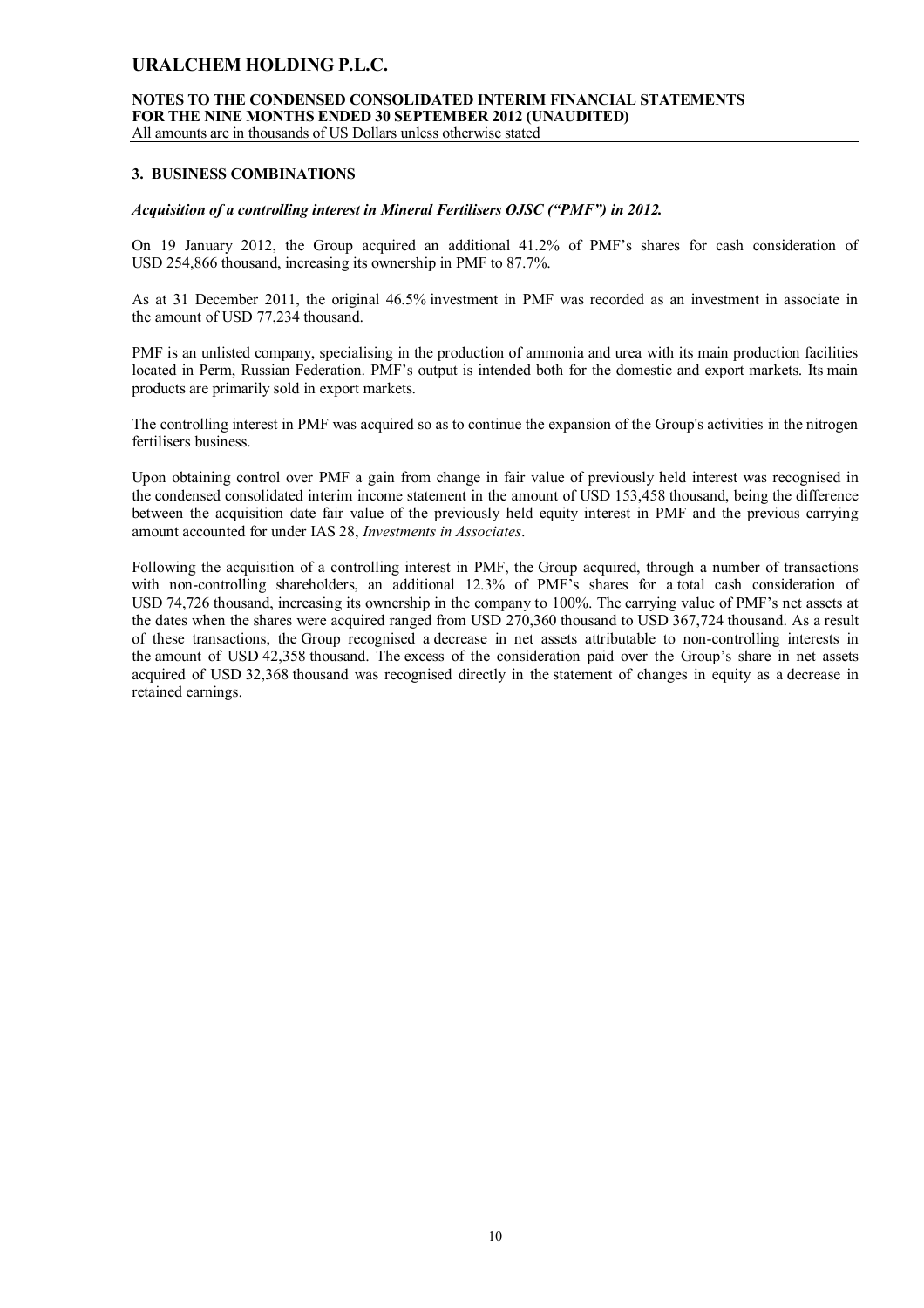#### **NOTES TO THE CONDENSED CONSOLIDATED INTERIM FINANCIAL STATEMENTS FOR THE NINE MONTHS ENDED 30 SEPTEMBER 2012 (UNAUDITED)**

All amounts are in thousands of US Dollars unless otherwise stated

As at 19 January 2012 PMF's net assets were as follows:

|                                                                     | Fair value at the<br>date of acquisition |
|---------------------------------------------------------------------|------------------------------------------|
| <b>ASSETS</b>                                                       |                                          |
| Property, plant and equipment                                       | 240,597                                  |
| Intangible assets                                                   | 545                                      |
| Other financial assets                                              | 2,025                                    |
| Available-for-sale investments                                      | 4,352                                    |
| Inventories                                                         | 21,200                                   |
| Trade and other receivables                                         | 11,562                                   |
| Other tax receivable                                                | 5,451                                    |
| Advances and prepaid expenses<br>Cash and cash equivalents          | 2,354<br>27,452                          |
| <b>Total assets</b>                                                 | 315,538                                  |
|                                                                     |                                          |
| <b>LIABILITIES</b>                                                  |                                          |
| Deferred tax liabilities                                            | 32,842                                   |
| Retirement benefit obligation                                       | 4,116                                    |
| Trade and other payables                                            | 3,961                                    |
| Advances received                                                   | 3,791                                    |
| Income tax payables                                                 | 4,616                                    |
| Other taxes payable                                                 | 1,340                                    |
| <b>Total liabilities</b>                                            | 50,666                                   |
| Net assets at the date of acquisition                               | 264,872                                  |
| Less: Share of net assets attributable to non-controlling interests | (32,507)                                 |
| Group's share of net assets acquired                                | 232,365                                  |
| Add: Goodwill arising on acquisition                                | 253,193                                  |
| Less: Pre-acquisition amount invested in subsidiary                 | (230,692)                                |
| <b>Total PMF net assets transferred</b>                             | 254,866                                  |
| Consideration paid by the Company for PMF                           |                                          |
| Cash consideration                                                  | (254, 866)                               |
| <b>Total</b>                                                        | (254, 866)                               |
| Net cash flow arising on acquisition:                               |                                          |
| Cash consideration                                                  | (254, 866)                               |
| Cash and cash equivalents acquired                                  | 27,452                                   |
| Net cash outflow on acquisition of subsidiary                       | (227, 414)                               |

In December 2011, the Group paid an advance for the acquisition of PMF's shares in the amount of USD 28,300 thousand.

Goodwill arose in the acquisition of PMF because the cost of the combination included a control premium. In addition, the consideration paid for the combination effectively included amounts in relation to the benefit of expected synergies, revenue growth, future market development and the assembled workforce of PMF. These benefits are not recognised separately from goodwill because they do not meet the recognition criteria for identifiable intangible assets.

None of the goodwill arising on these acquisitions is expected to be deductible for tax purposes.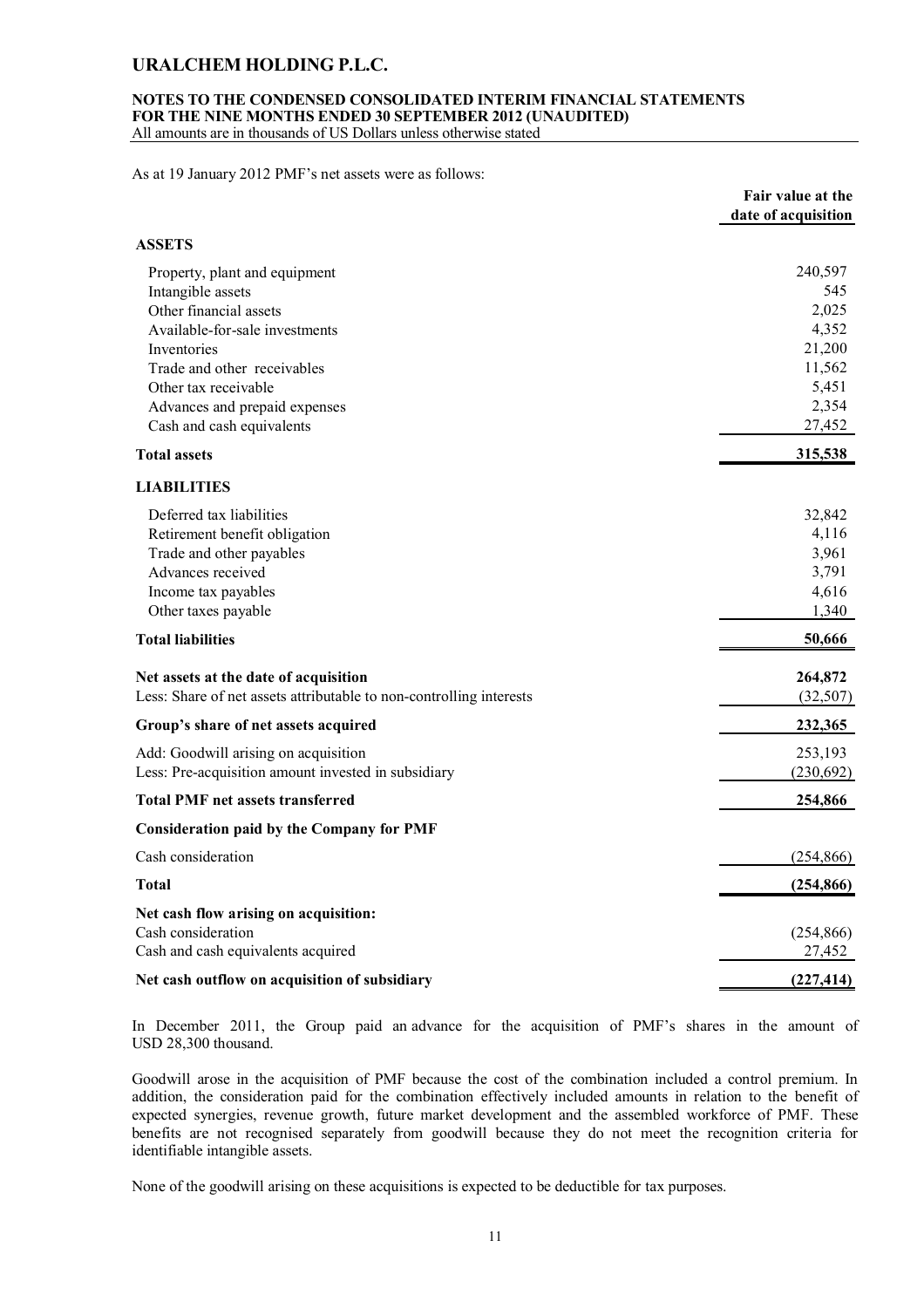#### **NOTES TO THE CONDENSED CONSOLIDATED INTERIM FINANCIAL STATEMENTS FOR THE NINE MONTHS ENDED 30 SEPTEMBER 2012 (UNAUDITED)** All amounts are in thousands of US Dollars unless otherwise stated

PMF contributed USD 276,438 thousand of revenue and USD 91,617 thousand of profit for during reporting period.

### **4. SEGMENT INFORMATION**

For management purposes the Group is organised in two segments, Nitrogen Fertilisers and Phosphate Fertilisers. Operating results for these segments are reviewed by the Chief Executive Officer ("the chief operating decision maker") in order to assess performance and allocate resources.

- Nitrogen Fertilisers: The nitrogen fertilisers segment comprises subsidiaries engaged in the production of nitrogen based fertilisers, complex fertilisers, ammonia, inorganic acids and other chemical products. The major subsidiaries and branches allocated to the nitrogen fertilisers segment are KCCW Mineral Fertiliser Plant OJSC ("KCCW MFP"), located in the Kirov region of the Russian Federation, Azot branch of UralChem OJSC ("Azot branch") and PMF, located in the Perm region of the Russian Federation; and
- Phosphate Fertilisers: The phosphate fertilisers segment comprises subsidiaries engaged in the production of phosphate based fertilisers, complex fertilisers and inorganic acids. The major subsidiary allocated to the phosphate fertilisers segment is VMF, located in the Moscow region of the Russian Federation.

The chief operating decision maker does not regularly review the operating results of other operations, and these operations are not reported as separate operating segments. These other operations contain smaller subsidiaries which are engaged in a variety of businesses, for example electricity and heat energy generation, construction, repairs and maintenance and processing of waste water.

The profitability of the two operating segments is primarily measured based on OIBDA, which the Group defines as operating profit adjusted for depreciation and amortisation, and net profit for the period. Since the term of OIBDA is not a standard IFRS measure, the Group's definition of OIBDA may differ from that of other companies. Costs and assets of subsidiaries of the Group engaged in transportation, sales and marketing activities are allocated (pro rata volume of services rendered by these companies to the operating segments) to operating segments within management reports reviewed by the chief operating decision maker. Costs and assets of subsidiaries of the Group engaged in other operations are not allocated to operating segments within management reports reviewed by the chief operating decision maker. Net profit for the period is a new indicator used by managemet to make decisions on payment of cash bonuses. Other income and expenses of the Group not incorporated in calculation of the operating profit are also allocated to operating segments.

Segment information provided to the chief operating decision maker for the reportable segments for the nine months ended 30 September 2012 is as follows:

| Nine months ended 30 September 2012 | <b>Nitrogen</b><br>fertilisers | Phosphate<br>fertilisers | <b>Total</b> |
|-------------------------------------|--------------------------------|--------------------------|--------------|
| Revenue from external customers     | 1,453,779                      | 285,256                  | 1,739,035    |
| Inter-segment revenue               | 36,461                         | 1,613                    | 38,074       |
| <b>Total segment revenue</b>        | 1,490,240                      | 286,869                  | 1,777,109    |
| <b>OIBDA</b>                        | 643,057                        | 33,174                   | 676,231      |
| Profit for the period               | 516,132                        | 15,547                   | 531,679      |
| Nine months ended 30 September 2011 | <b>Nitrogen</b><br>fertilisers | Phosphate<br>fertilisers | <b>Total</b> |
| Revenue from external customers     | 1,162,459                      | 328,971                  | 1,491,430    |
| Inter-segment revenue               | 25,453                         | 1,065                    | 26,518       |
| <b>Total segment revenue</b>        | 1,187,912                      | 330,036                  | 1,517,948    |
| <b>OIBDA</b>                        | 514,947                        | 74,861                   | 589,808      |
| Profit for the period               | 401,765                        | 36,011                   | 437,776      |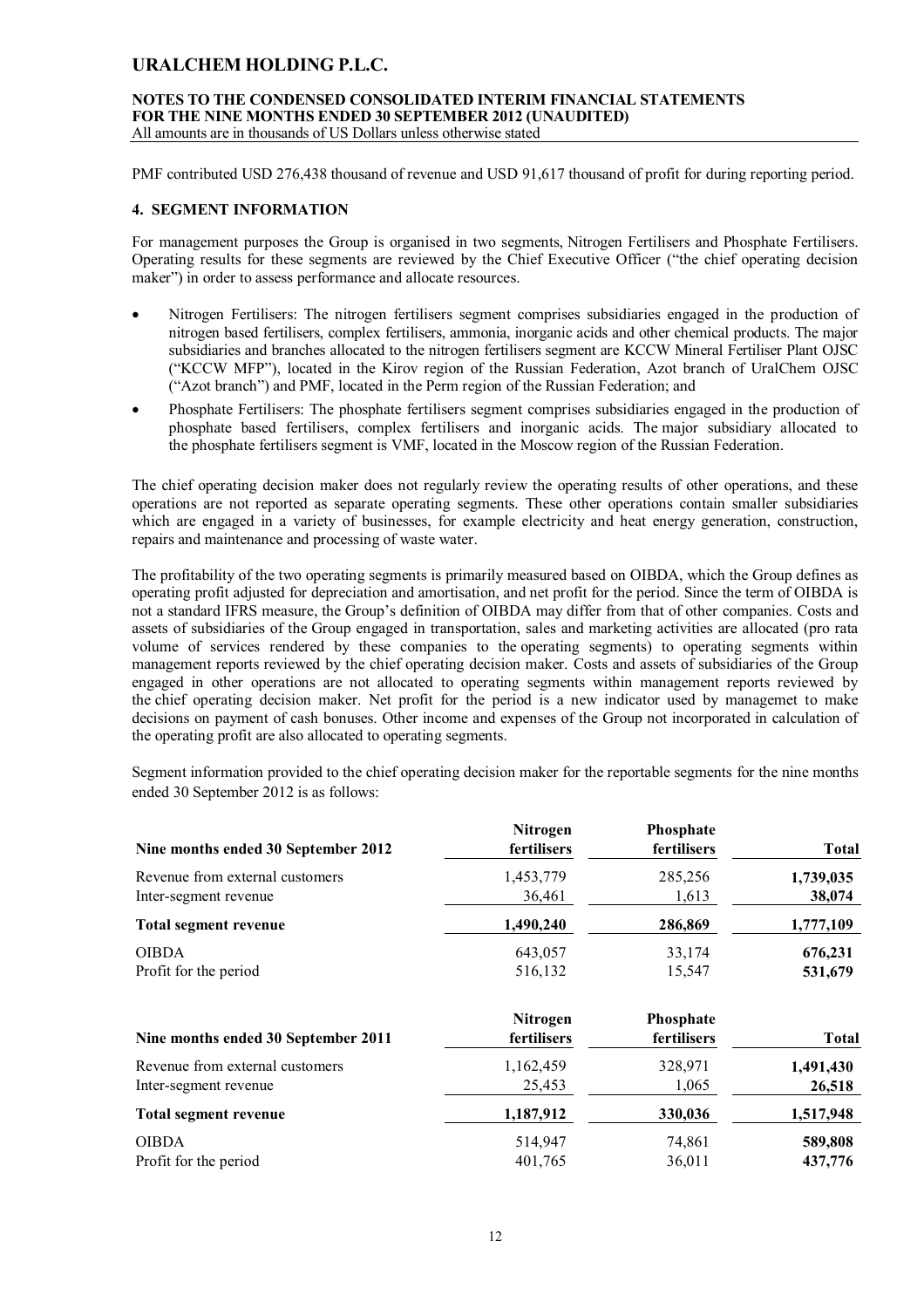### **NOTES TO THE CONDENSED CONSOLIDATED INTERIM FINANCIAL STATEMENTS FOR THE NINE MONTHS ENDED 30 SEPTEMBER 2012 (UNAUDITED)**

All amounts are in thousands of US Dollars unless otherwise stated

The total reportable segment OIBDA and segment profit for the period are reconciled to consolidated profit as follows:

| Nine months ended 30 September 2012       | Nitrogen<br>fertilisers | Phosphate<br>fertilisers | <b>Total</b> |
|-------------------------------------------|-------------------------|--------------------------|--------------|
| Segment OIBDA                             | 643,057                 | 33,174                   | 676,231      |
| Segment amortisation and depreciation     | (63,791)                | (12, 120)                | (75, 911)    |
| Segment income tax expense                | (58, 729)               | (4,820)                  | (63, 549)    |
| Segment expense from financing activities | (4, 405)                | (687)                    | (5,092)      |
| Segment profit for the period             | 516,132                 | 15,547                   | 531,679      |
| <b>Unallocated activities</b>             |                         |                          |              |
| Depreciation and amortisation             |                         |                          | (3,294)      |
| Corporate overheads                       |                         |                          | (33, 593)    |
| Other expenses                            |                         |                          | (47, 256)    |
| Interest income                           |                         |                          | 9,921        |
| Interest expense                          |                         |                          | (43,713)     |
| Gain from change in fair value            |                         |                          |              |
| of previously held interest               |                         |                          | 153,458      |
| Share of profit of associates             |                         |                          | 395          |
| Foreign exchange gain                     |                         |                          |              |
| from financing activities                 |                         |                          | 27,306       |
| Inter-segment operations                  |                         |                          | 41,020       |
| Unallocated income tax expense            |                         |                          | (36, 233)    |
| Group profit for the period               |                         |                          | 599,690      |

| Nine months ended 30 September 2011       | Nitrogen<br>fertilisers | <b>Phosphate</b><br>fertilisers | <b>Total</b> |
|-------------------------------------------|-------------------------|---------------------------------|--------------|
| Segment OIBDA                             | 514,947                 | 74,861                          | 589,808      |
| Segment amortisation and depreciation     | (42, 724)               | (26, 817)                       | (69, 541)    |
| Segment income tax expense                | (53, 044)               | (8, 595)                        | (61, 639)    |
| Segment expense from financing activities | (17, 414)               | (3, 438)                        | (20, 852)    |
| Segment profit for the period             | 401,765                 | 36,011                          | 437,776      |
| <b>Unallocated activities</b>             |                         |                                 |              |
| Depreciation and amortisation             |                         |                                 | (3,504)      |
| Corporate overheads                       |                         |                                 | (32,950)     |
| Other expenses                            |                         |                                 | (29, 524)    |
| Interest income                           |                         |                                 | 373          |
| Interest expense                          |                         |                                 | (72, 724)    |
| Share of profit of associates             |                         |                                 | 29,565       |
| Foreign exchange loss                     |                         |                                 |              |
| from financing activities                 |                         |                                 | (29,691)     |
| Inter-segment operations                  |                         |                                 | 32,447       |
| Unallocated income tax expense            |                         |                                 | (14,165)     |

The revenue from external parties reported to the chief operating decision maker is measured in a manner consistent with that in the income statement.

**Group profit for the period 317,603**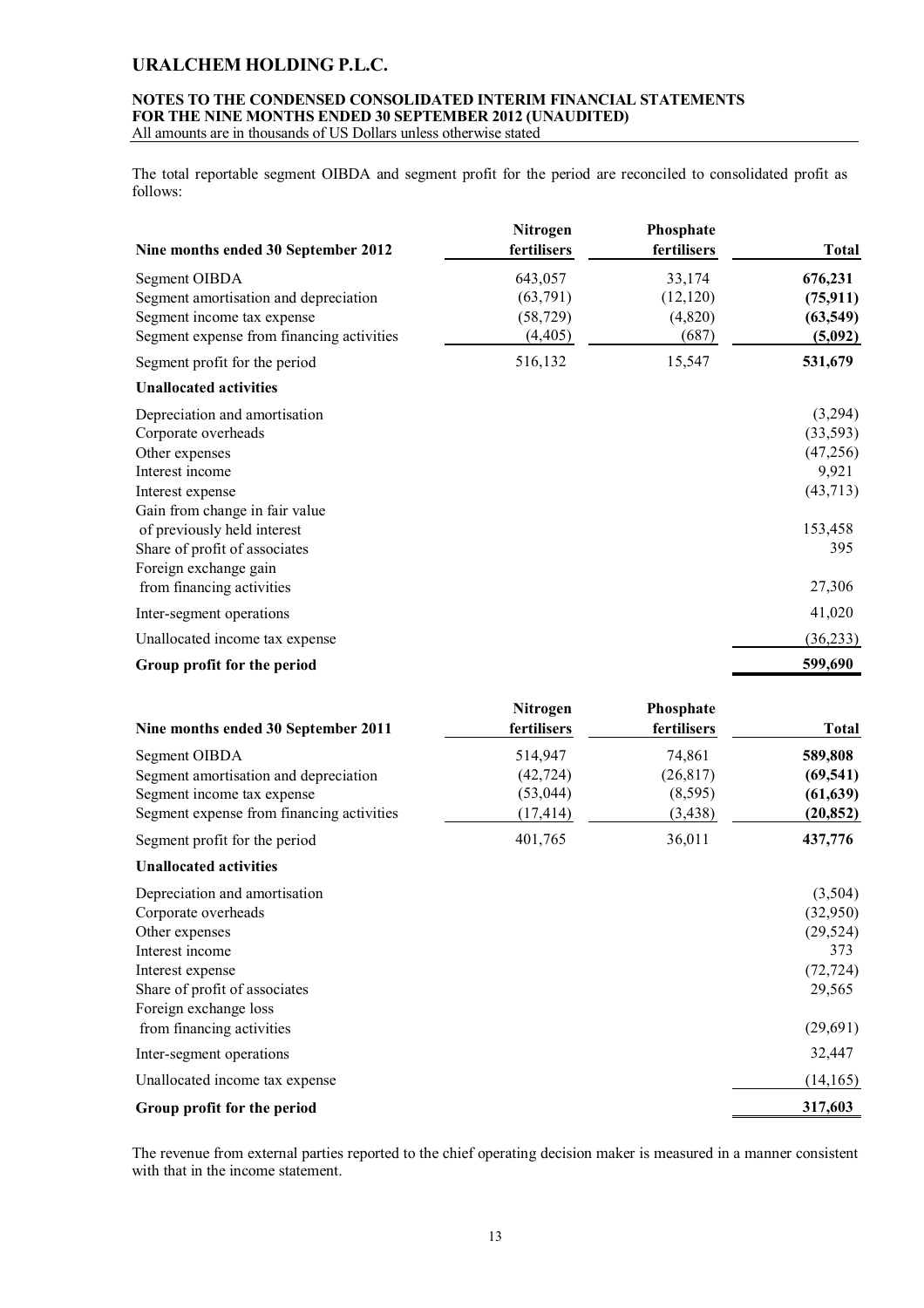### **NOTES TO THE CONDENSED CONSOLIDATED INTERIM FINANCIAL STATEMENTS FOR THE NINE MONTHS ENDED 30 SEPTEMBER 2012 (UNAUDITED)**

All amounts are in thousands of US Dollars unless otherwise stated

Total reportable segment assets are as follows:

| Total segment assets: | <b>Nitrogen</b><br><b>fertilisers</b> | <b>Phosphate</b><br>fertilisers | Total     |
|-----------------------|---------------------------------------|---------------------------------|-----------|
| 30 September 2012     | 1,106,256                             | 327,617                         | 1,433,873 |
| 01 January 2012       | 937.650                               | 329.641                         | 1,267,291 |

The amounts provided to the chief operating decision maker with respect to total assets are measured in a manner consistent with that in the financial statements. These assets are allocated based on the operations of the segment.

Investments in shares (classified as available-for-sale financial assets or investments in associates) held by the Group are not considered to be segment assets but are rather managed at the corporate headquarters by the strategic investment function.

Non-current assets other than financial instruments and deferred tax assets are located primarily in the Russian Federation, the location of the Group's major production facilities. Non-current assets located in other countries, including Cyprus, are not significant.

Information about revenue from sales to external customers attributed to individual countries is not available as the cost to develop it would be excessive. Therefore this information is not disclosed in these condensed consolidated interim financial statements.

### **5. SALES OF GOODS**

| Nine months ended 30 September 2012 | <b>Total</b> | <b>Export</b> | <b>Russian</b><br>Federation | <b>Other CIS</b><br>countries |
|-------------------------------------|--------------|---------------|------------------------------|-------------------------------|
| <b>Mineral fertilisers</b>          |              |               |                              |                               |
| Nitrogen based fertilisers          | 959,848      | 729,166       | 182,236                      | 48,446                        |
| Complex fertilisers                 | 203,997      | 133,844       | 45,114                       | 25,039                        |
| Phosphate based fertilisers         | 197,376      | 106,924       | 31,244                       | 59,208                        |
| Ammonia                             | 253,316      | 208,717       | 40,714                       | 3,885                         |
| Explosive grade ammonium nitrate    | 62,499       | 6,867         | 47,617                       | 8,015                         |
| Inorganic acids                     | 23,589       |               | 23,452                       | 137                           |
| Other chemical products             | 38,410       | 7,867         | 29,966                       | 577                           |
| <b>Total</b>                        | 1,739,035    | 1,193,385     | 400,343                      | 145,307                       |
| Nine months ended 30 September 2011 |              |               |                              |                               |
| <b>Mineral fertilisers</b>          |              |               |                              |                               |
| Nitrogen based fertilisers          | 753,117      | 550,913       | 147,257                      | 54,947                        |
| Phosphate based fertilisers         | 251,393      | 180,085       | 28,704                       | 42,604                        |
| Complex fertilisers                 | 219,923      | 148,902       | 50,237                       | 20,784                        |
| Ammonia                             | 158,085      | 132,103       | 22,236                       | 3,746                         |
| Explosive grade ammonium nitrate    | 54,977       | 4,507         | 44,171                       | 6,299                         |
| Inorganic acids                     | 21,521       | 139           | 21,372                       | 10                            |
| Other chemical products             | 32,414       | 6,390         | 25,536                       | 488                           |
| <b>Total</b>                        | 1,491,430    | 1,023,039     | 339,513                      | 128,878                       |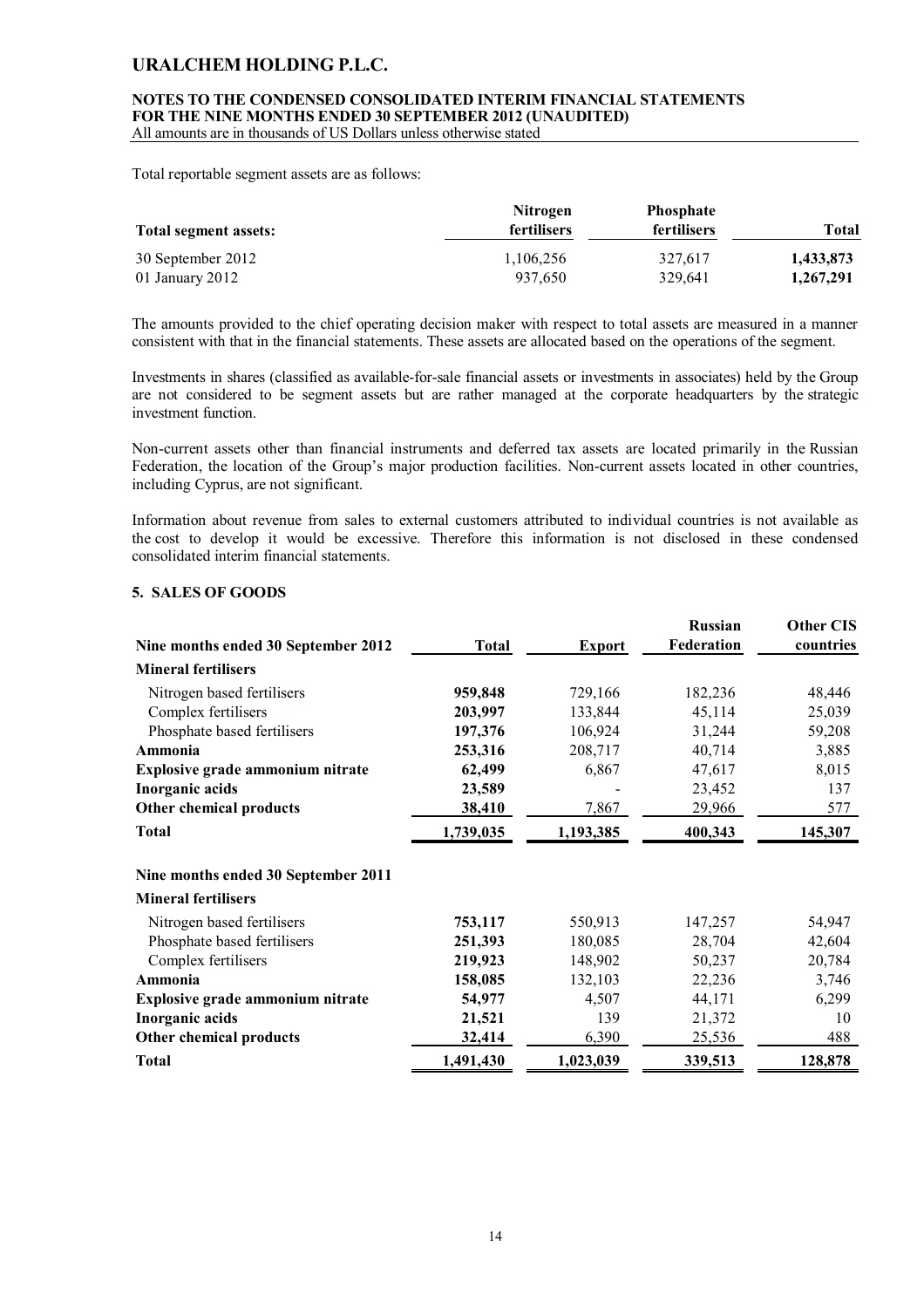### **NOTES TO THE CONDENSED CONSOLIDATED INTERIM FINANCIAL STATEMENTS FOR THE NINE MONTHS ENDED 30 SEPTEMBER 2012 (UNAUDITED)**

All amounts are in thousands of US Dollars unless otherwise stated

| Three months ended 30 September 2012 | <b>Total</b> | <b>Export</b> | <b>Russian</b><br>Federation | <b>Other CIS</b><br>countries |
|--------------------------------------|--------------|---------------|------------------------------|-------------------------------|
| <b>Mineral fertilisers</b>           |              |               |                              |                               |
| Nitrogen based fertilisers           | 275,044      | 239,774       | 29,987                       | 5,283                         |
| Complex fertilisers                  | 74,140       | 41,738        | 26,120                       | 6,282                         |
| Phosphate based fertilisers          | 38,238       | 15,914        | 7,901                        | 14,423                        |
| Ammonia                              | 92,637       | 84,604        | 8,033                        |                               |
| Explosive grade ammonium nitrate     | 19,595       | 2,606         | 14,057                       | 2,932                         |
| Inorganic acids                      | 8,208        |               | 8,208                        |                               |
| Other chemical products              | 12,450       | 1,882         | 10,410                       | 158                           |
| <b>Total</b>                         | 520,312      | 386,518       | 104,716                      | 29,078                        |
| Three months ended 30 September 2011 |              |               |                              |                               |
| <b>Mineral fertilisers</b>           |              |               |                              |                               |
| Nitrogen based fertilisers           | 251,620      | 233,753       | 14,852                       | 3,015                         |
| Complex fertilisers                  | 80,826       | 42,876        | 24,750                       | 13,200                        |
| Phosphate based fertilisers          | 73,593       | 47,386        | 12,741                       | 13,466                        |
| Ammonia                              | 55,315       | 44,809        | 10,506                       |                               |

| Total                            | 498,114 | 372,592 | 92,956      | 32,566 |
|----------------------------------|---------|---------|-------------|--------|
| Other chemical products          | 10.165  | 2.580   | 7.532       |        |
| Inorganic acids                  | 7.565   | 39ء     | 7.422       |        |
| Explosive grade ammonium nitrate | 19.030  | 1.049   | 15,153      | 2,828  |
| .                                | .       | .       | 1 V . J V V |        |

### **6. COST OF SALES**

|                                          | Nine months<br>ended 30 September |         |         | Three months<br>ended 30 September |
|------------------------------------------|-----------------------------------|---------|---------|------------------------------------|
|                                          | 2012                              | 2011    | 2012    | 2011                               |
| Raw materials, including:                |                                   |         |         |                                    |
| Natural gas                              | 257,043                           | 219,400 | 79,946  | 68,957                             |
| Apatite                                  | 111,106                           | 106,553 | 36,267  | 32,457                             |
| Potassium chloride                       | 35,466                            | 23,189  | 14,658  | 9,936                              |
| Sulphur                                  | 17,533                            | 21,697  | 5,473   | 8,040                              |
| Other raw materials                      | 48,665                            | 39,320  | 17,610  | 16,207                             |
| Energy and utilities                     | 106,266                           | 102,373 | 38,448  | 30,276                             |
| Wages and salaries                       | 66,926                            | 56,929  | 21,652  | 19,048                             |
| Depreciation                             | 59,418                            | 55,879  | 20,532  | 18,113                             |
| Social taxes                             | 19,324                            | 18,527  | 6,010   | 6,156                              |
| Repairs and maintenance                  | 5,795                             | 5,438   | 2,233   | 2,940                              |
| Decrease/(increase) in inventory balance |                                   |         |         |                                    |
| of work in progress and finished goods   | 17,864                            | (7,004) | (3,823) | (18, 504)                          |
| Other                                    | 18,545                            | 14,676  | 7,057   | 4,599                              |
| <b>Total</b>                             | 763,951                           | 656,977 | 246,063 | 198,225                            |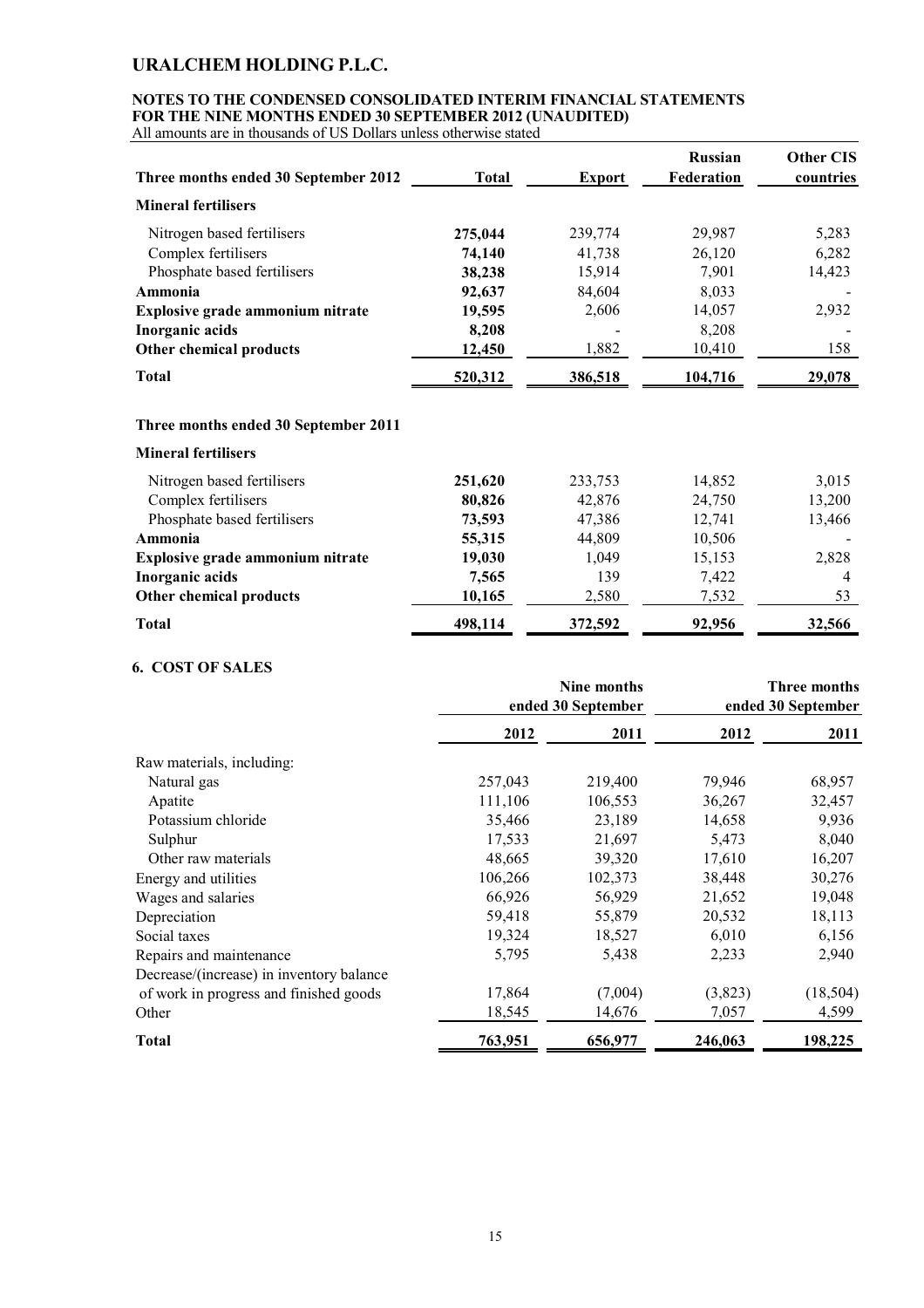# **NOTES TO THE CONDENSED CONSOLIDATED INTERIM FINANCIAL STATEMENTS FOR THE NINE MONTHS ENDED 30 SEPTEMBER 2012 (UNAUDITED)**

All amounts are in thousands of US Dollars unless otherwise stated

### **7. SELLING AND DISTRIBUTION EXPENSES**

|                               | Nine months<br>ended 30 September |         | Three months<br>ended 30 September |         |
|-------------------------------|-----------------------------------|---------|------------------------------------|---------|
|                               | 2012                              | 2011    | 2012                               | 2011    |
| Transportation, including:    |                                   |         |                                    |         |
| Railway tariff                | 155,363                           | 141,839 | 43,329                             | 36,806  |
| Freight and transshipment     | 110,171                           | 101,782 | 38,022                             | 37,661  |
| Rail cars rent expenses       | 32,037                            | 28,097  | 11,148                             | 9,534   |
| Other transportation expenses | 10,891                            | 10,656  | 3,590                              | 2,423   |
| Wages and salaries            | 16,486                            | 12,960  | 5,853                              | 3,685   |
| Depreciation                  | 11,340                            | 9,890   | 3,450                              | 4,189   |
| Advertising and marketing     | 6,916                             | 5,957   | 2,493                              | 2,055   |
| Social taxes                  | 4,083                             | 3,538   | 1,397                              | 1,591   |
| Customs clearance charges     | 1,572                             | 2,194   | 160                                | 808     |
| Other                         | 17,910                            | 14,597  | 4,155                              | 3,937   |
| <b>Total</b>                  | 366,769                           | 331,510 | 113,597                            | 102,689 |

### **8. GENERAL AND ADMINISTRATIVE EXPENSES**

|                                      | Nine months<br>ended 30 September |        | Three months<br>ended 30 September |        |
|--------------------------------------|-----------------------------------|--------|------------------------------------|--------|
|                                      | 2012                              | 2011   | 2012                               | 2011   |
| Wages and salaries                   | 48,351                            | 43,351 | 16,262                             | 13,726 |
| Social taxes                         | 8,984                             | 7,516  | 2,413                              | 2,070  |
| Depreciation                         | 6,691                             | 5,040  | 2,223                              | 1,516  |
| Audit, legal and consulting services | 5,262                             | 4,452  | 1,054                              | 1,778  |
| Rent                                 | 2,743                             | 2,504  | 1,023                              | 836    |
| Security                             | 2,696                             | 2.279  | 856                                | 733    |
| Fines and penalties                  | 1,914                             | 1,420  | 171                                | 173    |
| Bank charges                         | 1,549                             | 1,188  | 298                                | 413    |
| Other                                | 22,257                            | 17,973 | 9,752                              | 6,073  |
| <b>Total</b>                         | 100,447                           | 85,723 | 34,052                             | 27,318 |

### **9. PROPERTY, PLANT AND EQUIPMENT**

As at 30 September 2012, property, plant and equipment included advances paid for acquisition of the property, plant and equipment in the amount of USD 24,818 thousand (31 December 2011: USD 10,579 thousand).

The Group leases certain items of machinery, equipment and transport under a number of finance lease agreements with third parties. As at 30 September 2012, the net book value of leased machinery, equipment and transport was USD 45,603 thousand (31 December 2011: USD 49,331 thousand).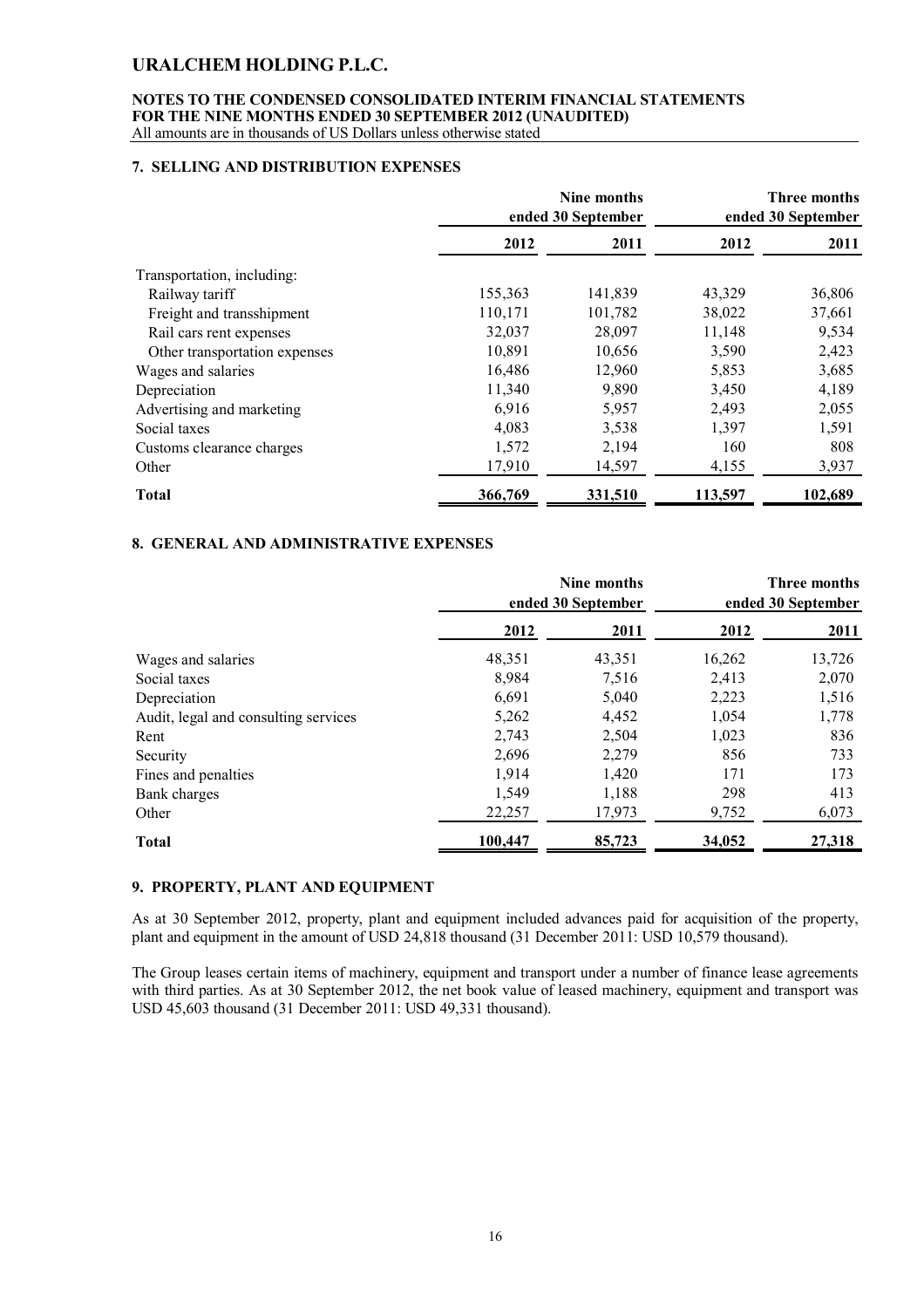### **NOTES TO THE CONDENSED CONSOLIDATED INTERIM FINANCIAL STATEMENTS FOR THE NINE MONTHS ENDED 30 SEPTEMBER 2012 (UNAUDITED)**

All amounts are in thousands of US Dollars unless otherwise stated

|                                                                | <b>Total</b>         |
|----------------------------------------------------------------|----------------------|
| Cost                                                           |                      |
| <b>Balance at 1 January 2011</b>                               | 938,978              |
| Additions<br>Disposals<br>Effect of translation to             | 67,319<br>(17, 442)  |
| presentation currency                                          | (45, 196)            |
| <b>Balance at 30 September 2011</b>                            | 943,659              |
| <b>Balance at 1 January 2012</b>                               | 980,644              |
| Additions<br>Acquisitions through business                     | 110,043              |
| combinations<br>Disposals<br>Effect of translation to          | 240,597<br>(15, 533) |
| presentation currency                                          | 53,908               |
| <b>Balance at 30 September 2012</b>                            | 1,369,659            |
| Accumulated depreciation and impairment losses                 |                      |
| <b>Balance at 1 January 2011</b>                               | (300, 905)           |
| Charge for the period<br>Disposals<br>Effect of translation to | (70, 809)<br>3,642   |
| presentation currency                                          | 19,143               |
| <b>Balance at 30 September 2011</b>                            | (348, 929)           |
| <b>Balance at 1 January 2012</b>                               | (361, 450)           |
| Charge for the period<br>Disposals<br>Effect of translation to | (77, 449)<br>11,459  |
| presentation currency                                          | (20,092)             |
| <b>Balance at 30 September 2012</b>                            | (447, 532)           |
| <b>Carrying value</b>                                          |                      |
| At 1 January 2012                                              | 619,194              |
| At 30 September 2012                                           | 922,127              |
|                                                                |                      |

### **Assets pledged as collateral**

As at 30 September 2012, the carrying values of property, plant and equipment pledged to secure loans and borrowings granted to the Group amounted to USD 130,040 thousand (31 December 2011: USD 89,907 thousand) (refer to Note 12).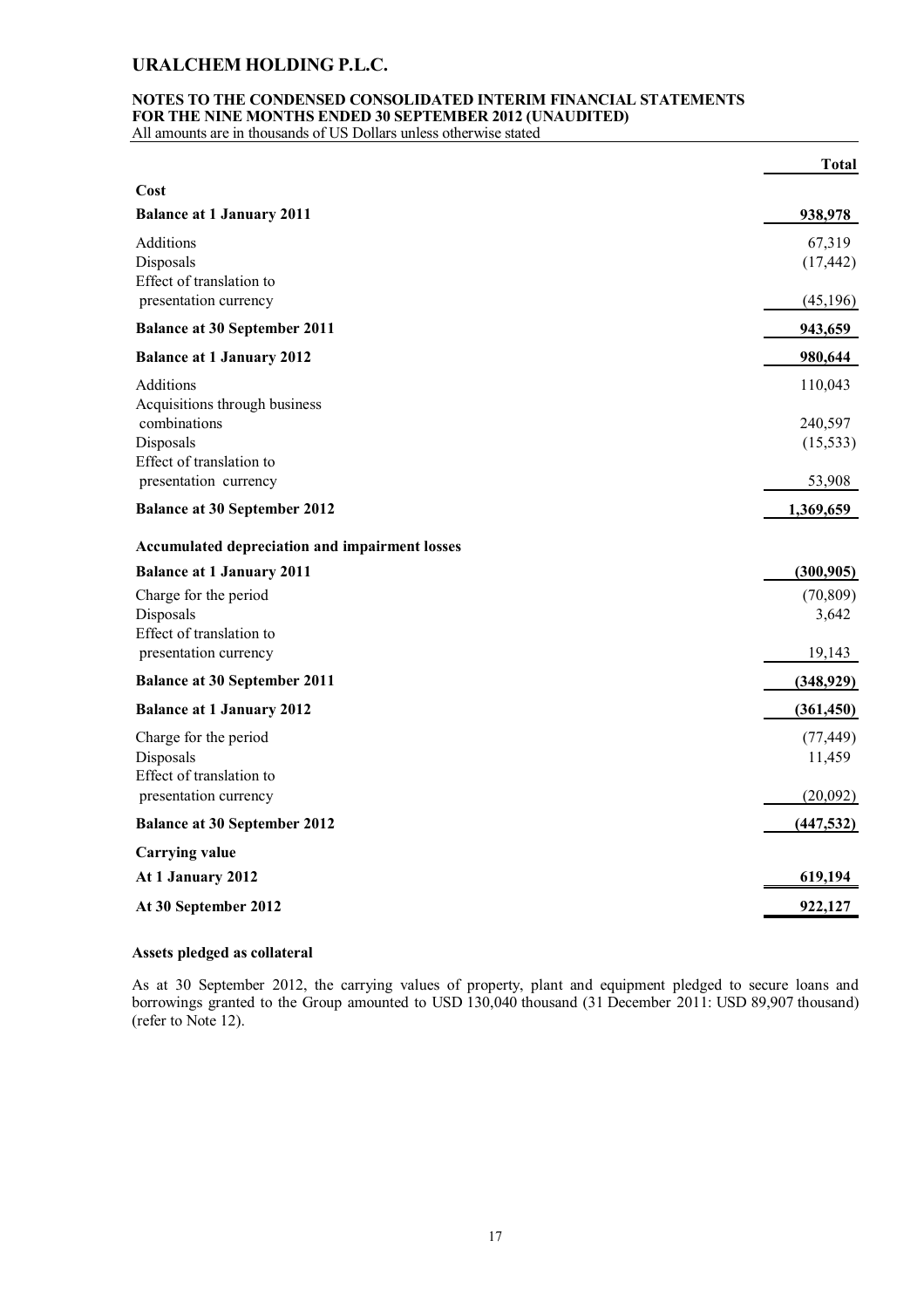# **NOTES TO THE CONDENSED CONSOLIDATED INTERIM FINANCIAL STATEMENTS FOR THE NINE MONTHS ENDED 30 SEPTEMBER 2012 (UNAUDITED)**

All amounts are in thousands of US Dollars unless otherwise stated

### **10. GOODWILL**

| Cost                                                                                                                                                    | Nine months ended<br>30 September 2012 | <b>Year ended</b><br>31 December 2011 |
|---------------------------------------------------------------------------------------------------------------------------------------------------------|----------------------------------------|---------------------------------------|
| <b>Balance at 1 January</b>                                                                                                                             | 195,573                                | 207,121                               |
| Additional goodwill arising on the acquisition of PMF<br>Derecognised on the disposal of subsidiaries<br>Effect of translation to presentation currency | 253,193<br>4,244                       | (493)<br>(11,055)                     |
| <b>Balance at 30 September and 1 January</b>                                                                                                            | 453,010                                | 195,573                               |
| <b>Accumulated impairment losses</b>                                                                                                                    |                                        |                                       |
| <b>Balance at 1 January</b><br>Effect of translation to presentation currency                                                                           | (36, 721)<br>(1,519)                   | (38, 792)<br>2,071                    |
| <b>Balance at 30 September and 1 January</b>                                                                                                            | (38, 240)                              | (36, 721)                             |
| <b>Carrying value</b>                                                                                                                                   |                                        |                                       |
| At 1 January                                                                                                                                            | 158,852                                | 168,329                               |
| At 30 September and 1 January                                                                                                                           | 414,770                                | 158,852                               |

### **Allocation of goodwill to cash-generating units**

The carrying value of goodwill was allocated to the following cash-generating units:

|                                                                   | 30 September 2012 | 31 December 2011 |
|-------------------------------------------------------------------|-------------------|------------------|
| Phosphate fertilisers                                             | 75,105            | 72,121           |
| Nitrogen fertilisers                                              | 339,537           | 86,608           |
| Other                                                             | 128               | 123              |
| <b>Total</b>                                                      | 414,770           | 158,852          |
| 11. INVENTORIES                                                   |                   |                  |
|                                                                   | 30 September 2012 | 31 December 2011 |
| Inventories expected to be recovered after<br>twelve months       |                   |                  |
| Catalytic agents                                                  | 33,549            | 28,021           |
| Other inventories                                                 | 1,738             | 2,729            |
|                                                                   | 35,287            | 30,750           |
| Inventories expected to be recovered in<br>the next twelve months |                   |                  |
| Raw materials, net of allowance for obsolescence                  | 76,140            | 51,748           |
| Finished goods                                                    | 55,611            | 52,024           |
| Work in-progress                                                  | 7,616             | 7,269            |
| Goods for resale                                                  | 614               | 2,010            |
|                                                                   | 139,981           | 113,051          |
| <b>Total</b>                                                      | 175,268           | 143,801          |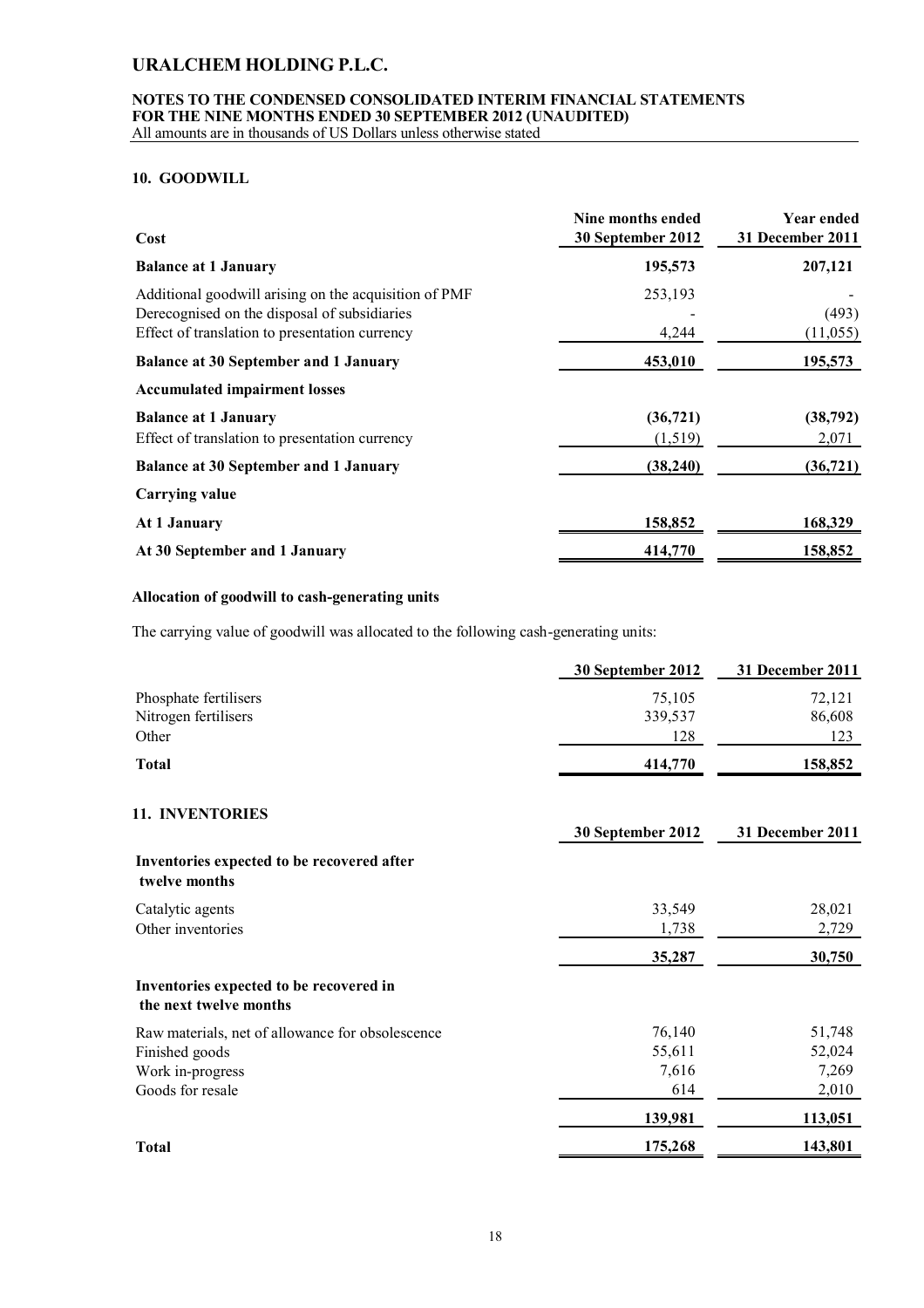# **NOTES TO THE CONDENSED CONSOLIDATED INTERIM FINANCIAL STATEMENTS FOR THE NINE MONTHS ENDED 30 SEPTEMBER 2012 (UNAUDITED)**

All amounts are in thousands of US Dollars unless otherwise stated

During the nine months ended 30 September 2012, the Group recognised a write down of USD 1,327 thousand to reduce the carrying value of inventories to net realisable value (year ended 31 December 2011: USD 3,311 thousand).

At 30 September 2012, inventories in the amount of USD 1,697 thousand were stated at net realisable value (31 December 2011: USD 64,263 thousand).

At 30 September 2012, raw materials were presented net of an allowance for obsolescence of USD 3,471 thousand (31 December 2011: USD 4,206 thousand). During the nine months ended 30 September 2012, the Group recognised USD 486 thousand (nine months ended 30 September 2011: USD 316 thousand) and released USD 1,221 thousand (nine months ended 30 September 2011: USD 905 thousand) of allowance for obsolescence of raw materials.

Certain inventories were pledged to secure bank loans and borrowings granted to the Group, as follows:

|                                                                                             | 30 September 2012 | 31 December 2011 |
|---------------------------------------------------------------------------------------------|-------------------|------------------|
| Carrying value of pledged inventories<br>(refer to Note 12)                                 | 3,755             | 6,611            |
| <b>12. LOANS AND BORROWINGS</b>                                                             |                   |                  |
|                                                                                             | 30 September 2012 | 31 December 2011 |
| Loans denominated in USD                                                                    | 850,993           | 949,512          |
| Loans denominated in RUR                                                                    | 120,166           | 180,731          |
| Loans denominated in EUR                                                                    | 23,186            |                  |
| <b>Total</b>                                                                                | 994.345           | 1.130.243        |
| Less: current portion repayable within twelve<br>months and shown under current liabilities | (227,910)         | (338, 275)       |
|                                                                                             |                   |                  |
| Long-term portion of loans and borrowings                                                   | 766,435           | 791,968          |

### **Loans denominated in USD**

In January 2012, the Group reached an agreement with UniCredit Bank to extend the repayment of short-term loans in the amount of USD 108,750 thousand from May 2012 to June 2012. During the nine month ended 30 September 2012 part of these loans in the amout of USD 71,040 thousand was repaid. In September 2012, the Group reached an agreement to extend the repayment of the outstanding part of this loan from September 2012 to March 2013.

In March 2012, the Group obtained a new credit facility from Raiffeisen Bank in the amount of USD 57,000 thousand which bears an annual interest rate linked to Libor 1month+5.0% and matures in June 2013.

The loans denominated in USD had a weighted average annual interest rate of 5.2% during the nine months ended 30 September 2012 (during the year ended 31 December 2011: 5.9%) and included the following borrowings:

- USD 7,931 thousand (31 December 2011: USD 2,738 thousand) at a fixed rate of 9.0% (31 December 2011: varied from 6.2% to 9.0%) per annum; and
- USD 843,062 thousand (31 December 2011: USD 946,774 thousand) at floating rates linked to Libor varying from 4.4% to 6.0% (31 December 2011: linked to Libor 1month and Libor 3month, varying from 4.4% to 6.0%) per annum.

The loans denominated in USD are due in the years 2013 to 2016. As at 30 September 2012, USD-denominated loans in the amount of USD 547,528 thousand (31 December 2011: USD 684,562 thousand) were secured by 49.0% of UralChem OJSC's shares (31 December 2011: 49.0%) and certain fixed assets (refer to Note 9).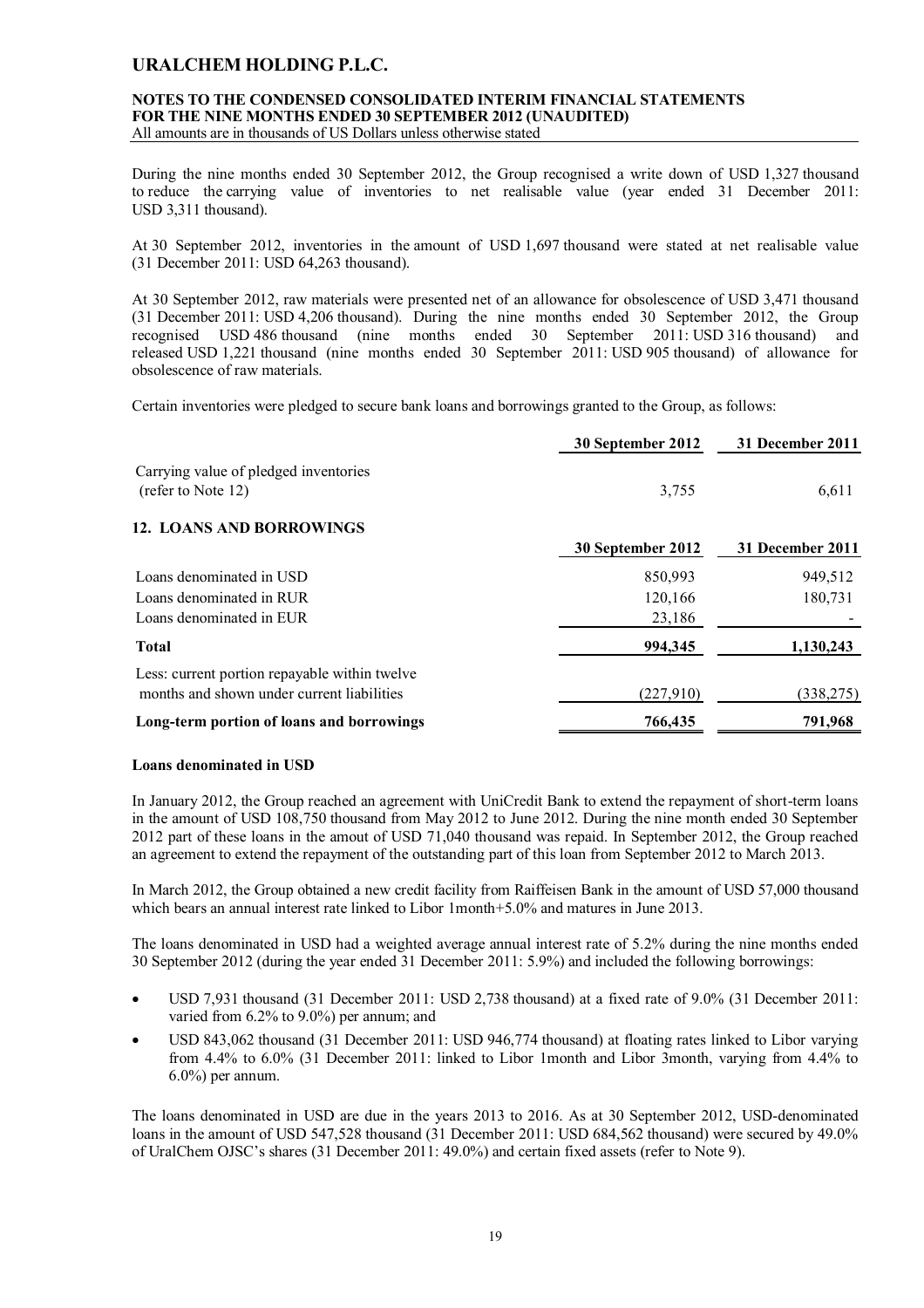### **NOTES TO THE CONDENSED CONSOLIDATED INTERIM FINANCIAL STATEMENTS FOR THE NINE MONTHS ENDED 30 SEPTEMBER 2012 (UNAUDITED)**

All amounts are in thousands of US Dollars unless otherwise stated

### **Loans denominated in RUR**

Loans denominated in RUR included a loan of USD 87,795 thousand (2011: USD 149,639 thousand) bearing interest at a fixed rate of 9.0% (2011: 9.0%) per annum and repayable in quarterly instalments starting from 21 December 2012 with the final instalment due on 24 June 2013; and other loans of USD 32,371 thousand (2011: USD 31,092 thousand) bearing interest at floating rate linked to MosPrime 3month + 3.9% (2011: MosPrime 3m + 3.9%) per annum and maturing in June 2013.

The loans are secured by 100% of UralChem OJSC's shares (2011: 100.0%), 74.8% of VMF's shares (2011: 74.8%), 96.8% of KCCW MFP's shares (2011: 96.8%) and 44.3% of PMF's shares (2011: 44.3%) held by the Group and certain fixed assets and inventories (refer to Note 9 and Note 11).

### **Loans denominated in EUR**

In September 2011, the Group reached an agreement with Swedbank to obtain a credit line in the amount of USD 41,187 thousand maturing in September 2020, which was not draw down as at 31 December 2011. As at 30 September 2012, USD 21,436 thousand of this credit facility was withdrawn**.** The annual interest rate on this facility is settled at Euribor 3month rate  $+3.4\%$  per annum.

Total loans and borrowings were repayable as follows:

|                                                      | 30 September 2012 | 31 December 2011 |
|------------------------------------------------------|-------------------|------------------|
| Due within three months                              | 38,587            | 156,083          |
| Due from three to six months                         | 125,874           | 116,423          |
| Due from six to twelve months                        | 63,449            | 65,769           |
| Total current portion repayable within twelve months | 227,910           | 338,275          |
| Due in the second year                               | 299,641           | 168,712          |
| Due in the third year                                | 234,195           | 273,870          |
| Due in the fourth year                               | 220,404           | 174,693          |
| Due in the fifth year                                | 3,049             | 174,693          |
| Due thereafter                                       | 9,146             |                  |
| Total long-term portion of loans and borrowings      | 766,435           | 791,968          |

The Group's bank loans are subject to the restrictive covenants, including but not limited to:

- Set limits for the total amount of borrowings of certain Group subsidiaries;
- The Group's total amount of loans and borrowings should not exceed USD 1,400,000 thousand;
- Bank approval for any transfer of pledged property;
- Set limits for the amount of cash collections of certain Group subsidiaries that have to be transferred to the accounts at defined banks;
- Set limit for an annualised "net debt/EBITDA" ratio not exceeding 3.5; and
- Restrictions on the disposal of assets with a carrying value of more than USD 3,234 thousand for UralChem OJSC without prior approval of the lender.

All loan agreements have acceleration clauses, allowing the creditors to request early repayment of outstanding amounts in the event of non-compliance with these covenants.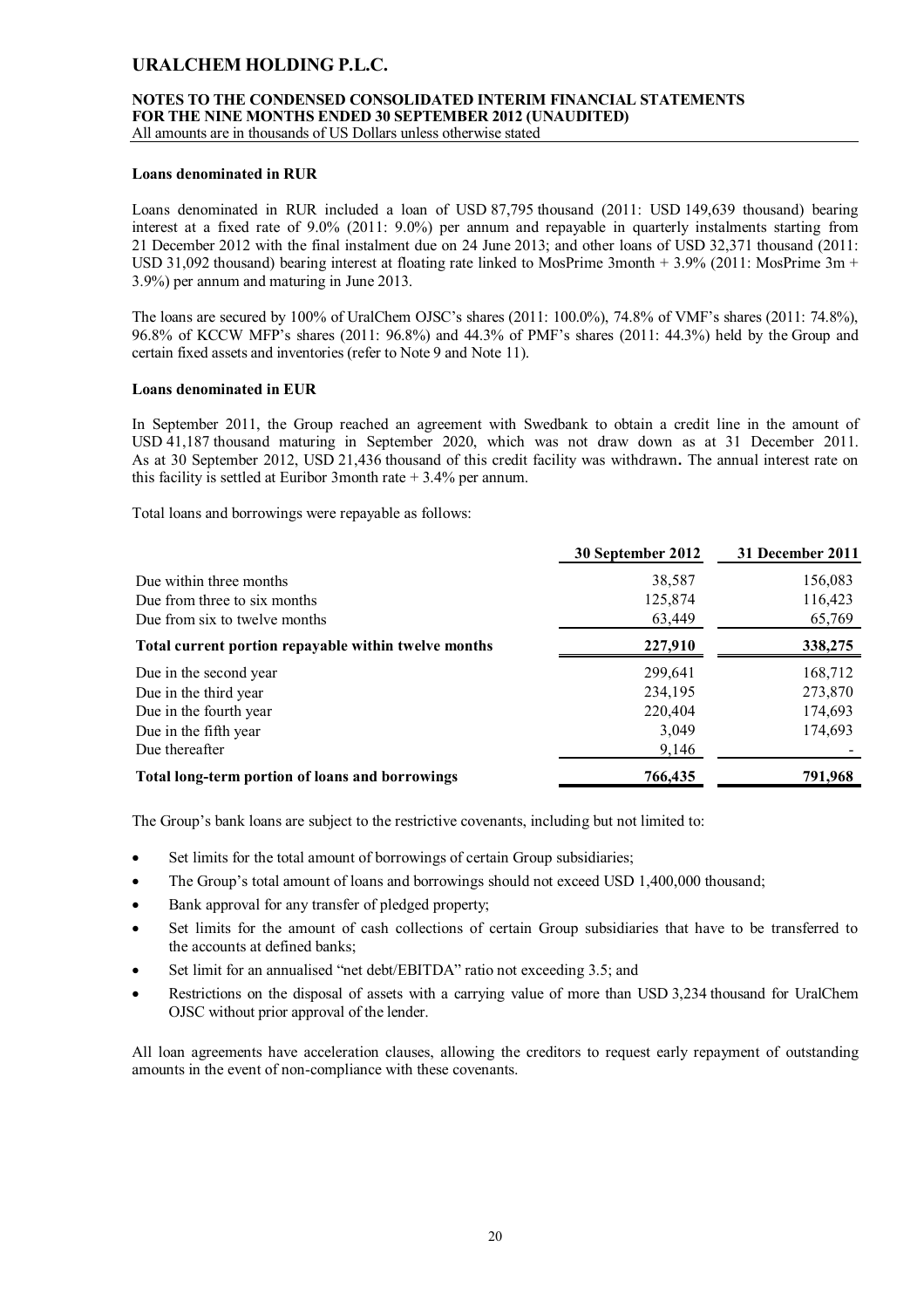# **NOTES TO THE CONDENSED CONSOLIDATED INTERIM FINANCIAL STATEMENTS FOR THE NINE MONTHS ENDED 30 SEPTEMBER 2012 (UNAUDITED)**

All amounts are in thousands of US Dollars unless otherwise stated

### **13. RELATED PARTIES TRANSACTIONS AND OUTSTANDING BALANCES**

Related parties include shareholders, entities under common ownership and control with the Group and members of key management personnel. The Group enters into transactions with related parties in the ordinary course of business for the purchase and sale of goods and services and in relation to the provision of financing arrangements to and from its parent entity or entities under common ownership and control.

The Group had the following outstanding balances with related parties:

|                                                        | 30 September 2012 | 31 December 2011 |
|--------------------------------------------------------|-------------------|------------------|
| Parent company                                         |                   |                  |
| Other receivables                                      | 8,290             |                  |
| Other financial assets                                 | 10,054            |                  |
| Loans and borrowings                                   | (7,750)           | (2,627)          |
| Other payables                                         |                   | (42, 634)        |
| Entities under common ownership and control            |                   |                  |
| Trade and other receivables                            | 3,990             | 3,604            |
| Advances paid and prepaid expenses                     | 112               | 608              |
| Loans issued, at amortised cost                        | 3,600             |                  |
| Promissory notes of related parties, at amortised cost | 344               | 330              |
| Trade and other payables                               | (1,881)           | (1,754)          |
| Advances received                                      | (158)             | (92)             |

The Group entered into the following transactions with related parties:

|                                             | Nine months ended<br>30 September 2012  | Nine months ended<br>30 September 2011  |
|---------------------------------------------|-----------------------------------------|-----------------------------------------|
| Parent company                              |                                         |                                         |
| Interest income                             | 1,797                                   | 924                                     |
| Interest expense                            | (163)                                   | (1,995)                                 |
| Entities under common ownership and control |                                         |                                         |
| Sales of goods and services                 | 39,165                                  | 40,962                                  |
| Purchases of goods and services             | (9,604)                                 | (9,638)                                 |
| Interest income                             |                                         | 134                                     |
| Other income, net                           | 146                                     | 182                                     |
|                                             | Three months ended<br>30 September 2012 | Three months ended<br>30 September 2011 |
| <b>Parent company</b>                       |                                         |                                         |
| Interest income                             | 412                                     |                                         |
| Interest expense                            | (37)                                    | (571)                                   |
| Entities under common ownership and control |                                         |                                         |
| Sales of goods and services                 | 14,359                                  | 13,637                                  |
| Purchases of goods and services             | (3, 562)                                | (3,873)                                 |
| Other income, net                           | 54                                      | 45                                      |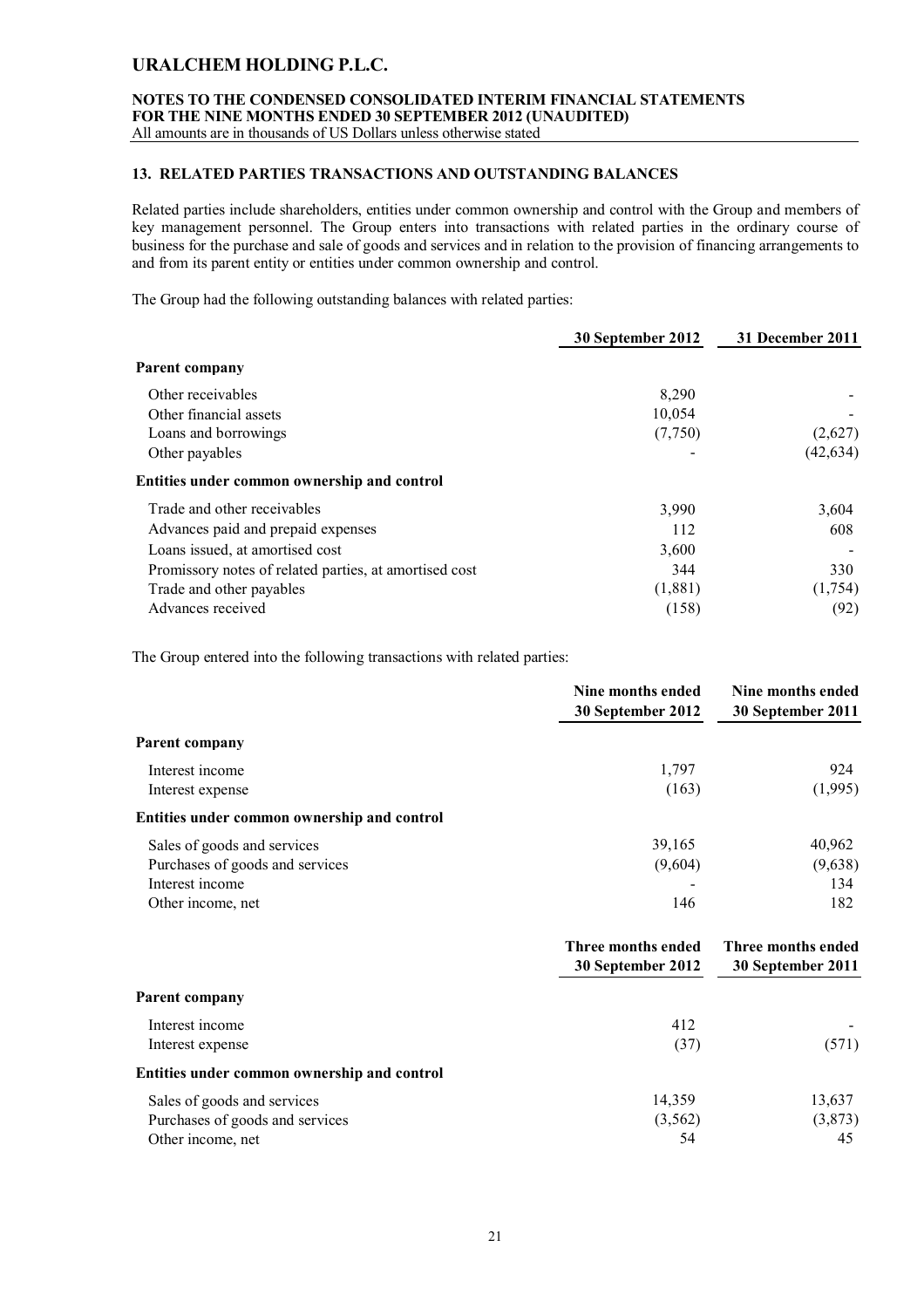### **NOTES TO THE CONDENSED CONSOLIDATED INTERIM FINANCIAL STATEMENTS FOR THE NINE MONTHS ENDED 30 SEPTEMBER 2012 (UNAUDITED)**

All amounts are in thousands of US Dollars unless otherwise stated

### **Transactions with related parties**

#### *Sales and purchases of goods*

Sales of goods to related parties were made on market terms. Sales of services, which mainly consisted of sales of electricity and heat energy, were made at prices established by the Federal Utility Committee, a government regulator responsible for establishing and monitoring the prices on the utility market in the Russian Federation.

Purchases from related parties which primarily included purchases of raw materials for production of nitrogen fertilisers were made at market prices plus an insignificant premium of 1.0% to 2.0% as reimbursement for operating expenses of those entities.

#### *Loans issued to related parties*

The loans issued to related parties are primarily loans issued to the parent company of the Group.

As at 30 September 2012, loans issued to related parties included loans issued to the parent company in the amount of USD 10,054 thousand and loans issued to the top management in the amount of USD 3,600 thousand (2011: nil). The loans are denominated in USD and bore interest at annual fixed rates from 5.5% to 9.5%.

#### *Loans received from related patties*

As at 30 September 2012, the loans received from related parties included loan received from the parent company in the amount of USD 7,750 thousand. The loan is denominated in USD and bore interest at annual fixed rates of 6.0%.

#### *Other transactions with the parent company*

On 18 January 2012, the Group settled liabilities to the parent company in the amount of USD 42,634 thousand consisting of:

- Distribution of dividends received from associate during the year ended 31 December 2011 in the amount of USD 13,174 thousand and recorded in other payables in the consolidated statement of financial position as at 31 December 2011;
- Repayment of liability for the PMF's shares to the parent company in the amount of USD 29,460 thousand.

### *Dividends paid*

On 1 August 2012, the Company declared dividends to the shareholders in the amount of USD 63,194 thousand. On 9 August dividends were paid.

#### **Compensation of key management personnel**

The compensation of key management personnel of the Group for the nine months ended 30 September 2012 comprised salaries and cash bonuses in the amount of USD 8,267 thousand (nine months ended 30 September 2011: USD 12,583 thousand), including social taxes in the amount of USD 921 thousand (nine months ended 30 September 2011: USD 505 thousand).

### **14. COMMITMENTS AND CONTINGENCIES**

#### **Capital commitments**

As at 30 September 2012, the Group's contractual capital commitments for acquisition of property, plant and equipment amounted to USD 27,147 thousand (31 December 2011: USD 8,175 thousand).